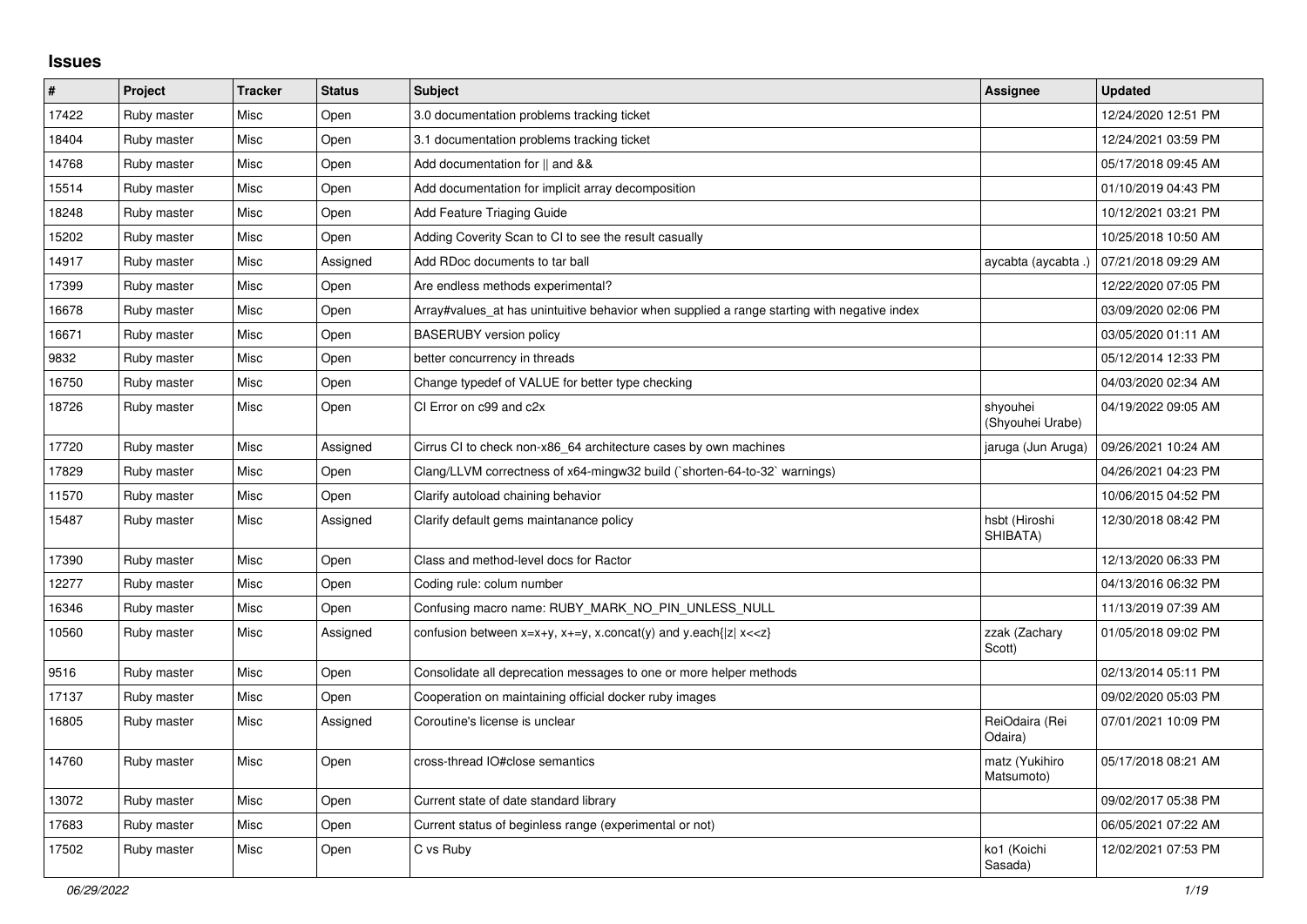| #     | Project     | <b>Tracker</b> | <b>Status</b> | <b>Subject</b>                                                                                                                      | <b>Assignee</b>                 | <b>Updated</b>      |
|-------|-------------|----------------|---------------|-------------------------------------------------------------------------------------------------------------------------------------|---------------------------------|---------------------|
| 15418 | Ruby master | Misc           | Open          | Date.parse('2018')                                                                                                                  |                                 | 12/15/2018 09:17 PM |
| 9136  | Ruby master | Misc           | Assigned      | Deprecated Enumerator.new(object, method) bad for BasicObject                                                                       | zzak (Zachary<br>Scott)         | 11/23/2013 03:58 AM |
| 16630 | Ruby master | Misc           | Assigned      | Deprecate pub/ruby/*snapshot* and use pub/ruby/snapshot/* instead                                                                   | matz (Yukihiro<br>Matsumoto)    | 02/27/2020 09:52 AM |
| 18836 | Ruby master | Misc           | Open          | DevMeeting-2022-07-21                                                                                                               |                                 | 06/21/2022 10:09 PM |
| 16130 | Ruby master | Misc           | Open          | [Discussion / Ideas] Finding a good name for the concept of/behind guilds - primarily the NAME                                      |                                 | 08/27/2019 04:00 PM |
| 16803 | Ruby master | Misc           | Open          | Discussion: those internal macros reside in public API headers                                                                      |                                 | 05/14/2020 12:27 PM |
| 13497 | Ruby master | Misc           | Open          | Docs, code samples, Ripper example                                                                                                  |                                 | 04/23/2017 04:27 AM |
| 15224 | Ruby master | Misc           | Open          | [DOCs] Minor inconsistency in class Array #initialize_copy -<br>https://ruby-doc.org/core-2.5.1/Array.html#method-i-initialize_copy |                                 | 10/13/2018 02:26 PM |
| 12595 | Ruby master | Misc           | Open          | Documentation                                                                                                                       |                                 | 07/18/2016 04:39 PM |
| 14673 | Ruby master | Misc           | Open          | Documentation for `Array#drop` / `drop_while` unclear in regard to modification                                                     |                                 | 04/10/2018 09:51 AM |
| 15249 | Ruby master | Misc           | Open          | Documentation for attr accessor and attr reader should be corrected                                                                 |                                 | 10/23/2018 08:09 PM |
| 15654 | Ruby master | Misc           | Open          | Documentation for Complex is wrong or misleading                                                                                    |                                 | 03/11/2019 11:55 AM |
| 13622 | Ruby master | Misc           | Assigned      | Documentation missing                                                                                                               | stomar (Marcus<br>Stollsteimer) | 06/03/2017 07:27 AM |
| 16659 | Ruby master | Misc           | Open          | Documentation on Regexp missing for absence pattern (?~pat)                                                                         |                                 | 02/27/2020 04:16 PM |
| 11783 | Ruby master | Misc           | Open          | Do you have any idea if you have a budgets?                                                                                         |                                 | 05/16/2019 09:06 PM |
| 15510 | Ruby master | Misc           | Open          | Easter egg in Thread.handle_interrupt                                                                                               |                                 | 01/05/2019 11:53 PM |
| 17637 | Ruby master | Misc           | Open          | Endless ranges with 'nil' boundary weird behavior                                                                                   |                                 | 02/19/2021 07:57 AM |
| 16235 | Ruby master | Misc           | Open          | ENV assoc spec test does not test invalid name                                                                                      |                                 | 10/05/2019 10:53 PM |
| 10424 | Ruby master | Misc           | Open          | Error message when sorting NaN                                                                                                      |                                 | 10/25/2014 02:13 PM |
| 17174 | Ruby master | Misc           | Open          | 'Error relocating, symbol not found" error when compiling a native extension on Alpine with Ruby<br>$>=2.4$                         |                                 | 10/06/2020 11:19 AM |
| 11355 | Ruby master | Misc           | Open          | Exceptions inheriting from Timeout:: Error should behave the same way                                                               |                                 | 07/15/2015 04:59 PM |
| 15806 | Ruby master | Misc           | Assigned      | Explicitly initialise encodings on init to remove branches on encoding lookup                                                       | nobu (Nobuyoshi<br>Nakada)      | 08/29/2019 04:29 AM |
| 13209 | Ruby master | Misc           | Open          | fact.rb in ruby/sample variations                                                                                                   |                                 | 02/14/2017 12:10 AM |
| 18082 | Ruby master | Misc           | Open          | FileUtils.remove_entry_secure has inconsistent document                                                                             |                                 | 08/17/2021 04:26 PM |
| 15136 | Ruby master | Misc           | Open          | Fix - Wparentheses warnings                                                                                                         |                                 | 09/20/2018 09:41 AM |
| 10312 | Ruby master | Misc           | Open          | Give people more control over how the ruby parser sees code and lexical code elements (valid/invalid<br>toggle options) + macros    |                                 | 01/20/2016 05:14 PM |
| 15431 | Ruby master | Misc           | Open          | Hashes and arrays should not require commas to seperate values when using new lines                                                 |                                 | 12/18/2018 11:05 AM |
| 16436 | Ruby master | Misc           | Open          | hash missing #last method, make it not so consistent (it has #first)                                                                |                                 | 01/06/2021 09:47 AM |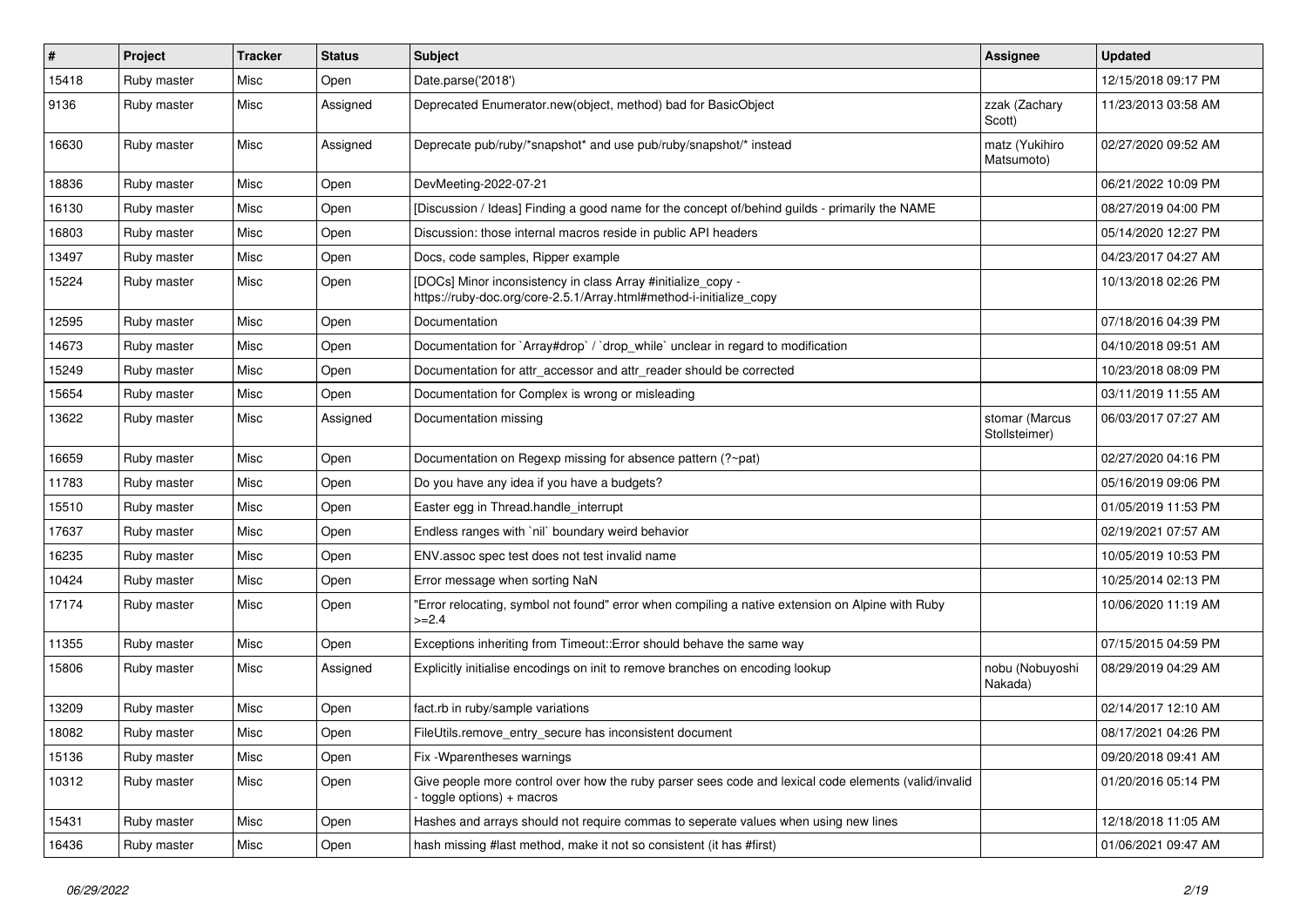| $\vert$ # | Project     | <b>Tracker</b> | <b>Status</b> | <b>Subject</b>                                                                                                             | Assignee                     | <b>Updated</b>      |
|-----------|-------------|----------------|---------------|----------------------------------------------------------------------------------------------------------------------------|------------------------------|---------------------|
| 17199     | Ruby master | Misc           | Open          | id outputed by inspect and to_s output does not allow to find actual object_id and vice-versa                              |                              | 10/20/2020 09:35 PM |
| 15744     | Ruby master | Misc           | Open          | Improvement needed to documentation of 'Literals'                                                                          |                              | 06/24/2019 02:27 AM |
| 16512     | Ruby master | Misc           | Assigned      | Improving `www.ruby-lang.org` reference by merging with `rubyreferences.github.io`                                         | zverok (Victor<br>Shepelev)  | 02/01/2022 12:28 PM |
| 12751     | Ruby master | Misc           | Open          | Incompatibility of Ruby 3                                                                                                  |                              | 09/14/2016 12:48 PM |
| 10513     | Ruby master | Misc           | Open          | instance_eval yields the receiver, but is documented to yield no arguments                                                 | zzak (Zachary<br>Scott)      | 11/14/2014 10:29 PM |
| 18725     | Ruby master | Misc           | Open          | O#write and IO#wait_writable block for write pipe if read pipe is closed in other thread on OpenBSD                        |                              | 04/13/2022 11:20 PM |
| 16160     | Ruby master | Misc           | Open          | Lazy init thread local storage                                                                                             |                              | 09/22/2019 01:55 AM |
| 15007     | Ruby master | Misc           | Open          | Let all Init xxx and extension APIs frequently called from init code paths be considered cold                              | naruse (Yui<br>NARUSE)       | 12/06/2018 11:05 AM |
| 16124     | Ruby master | Misc           | Assigned      | Let the transient heap belong to objspace                                                                                  | ko1 (Koichi<br>Sasada)       | 11/18/2019 08:48 AM |
| 14770     | Ruby master | Misc           | Open          | [META] DevelopersMeeting                                                                                                   |                              | 05/17/2018 12:28 PM |
| 16267     | Ruby master | Misc           | Open          | MinGW CI - add to Actions ?                                                                                                |                              | 10/21/2019 01:10 AM |
| 16114     | Ruby master | Misc           | Open          | Naming of "beginless range"                                                                                                |                              | 10/08/2019 03:06 PM |
| 13634     | Ruby master | Misc           | Open          | NilClass is lying about respond to?(:clone)                                                                                |                              | 06/06/2017 08:27 AM |
| 10791     | Ruby master | Misc           | Assigned      | [PATCH 1/1] Remove unnecessary passing value from doc for Observable                                                       |                              | 08/10/2018 10:51 AM |
| 10628     | Ruby master | Misc           | Open          | Peformance of URI module                                                                                                   | naruse (Yui<br>NARUSE)       | 12/26/2014 04:08 PM |
| 17586     | Ruby master | Misc           | Open          | Please run Windows CI in all std-lib repos                                                                                 |                              | 01/28/2021 02:34 PM |
| 16487     | Ruby master | Misc           | Open          | Potential for SIMD usage in ruby-core                                                                                      |                              | 01/16/2020 05:25 AM |
| 17565     | Ruby master | Misc           | Open          | Prefer use of access(2) in rb_file_load_ok() to check for existence of require'd files                                     |                              | 01/21/2021 08:52 PM |
| 18150     | Ruby master | Misc           | Open          | Proposal: Deprecate leading zero syntax to declare octals, since it's extremely confusing (and Python<br>3 removed it too) |                              | 09/04/2021 03:21 AM |
| 13804     | Ruby master | Misc           | Open          | Protected methods cannot be overridden                                                                                     |                              | 08/10/2017 09:41 PM |
| 18761     | Ruby master | Misc           | Open          | provide an example wasm project                                                                                            | katei (Yuta Saito)           | 05/23/2022 11:01 AM |
| 18420     | Ruby master | Misc           | Open          | Question about how to handle IO.pipe reader and writer when forking                                                        |                              | 12/22/2021 12:04 AM |
| 14692     | Ruby master | Misc           | Open          | Question: Ruby stdlib's Option Parser                                                                                      | nobu (Nobuyoshi<br>Nakada)   | 04/22/2018 05:53 AM |
| 17053     | Ruby master | Misc           | Open          | RDoc for Hash Keys                                                                                                         |                              | 07/28/2020 01:21 AM |
| 17376     | Ruby master | Misc           | Assigned      | Reduce number of GitHub Actions                                                                                            | shyouhei<br>(Shyouhei Urabe) | 12/10/2020 11:50 AM |
| 15802     | Ruby master | Misc           | Open          | Reduce the minimum string buffer size from 127 to 63 bytes                                                                 | ko1 (Koichi<br>Sasada)       | 07/30/2019 04:04 AM |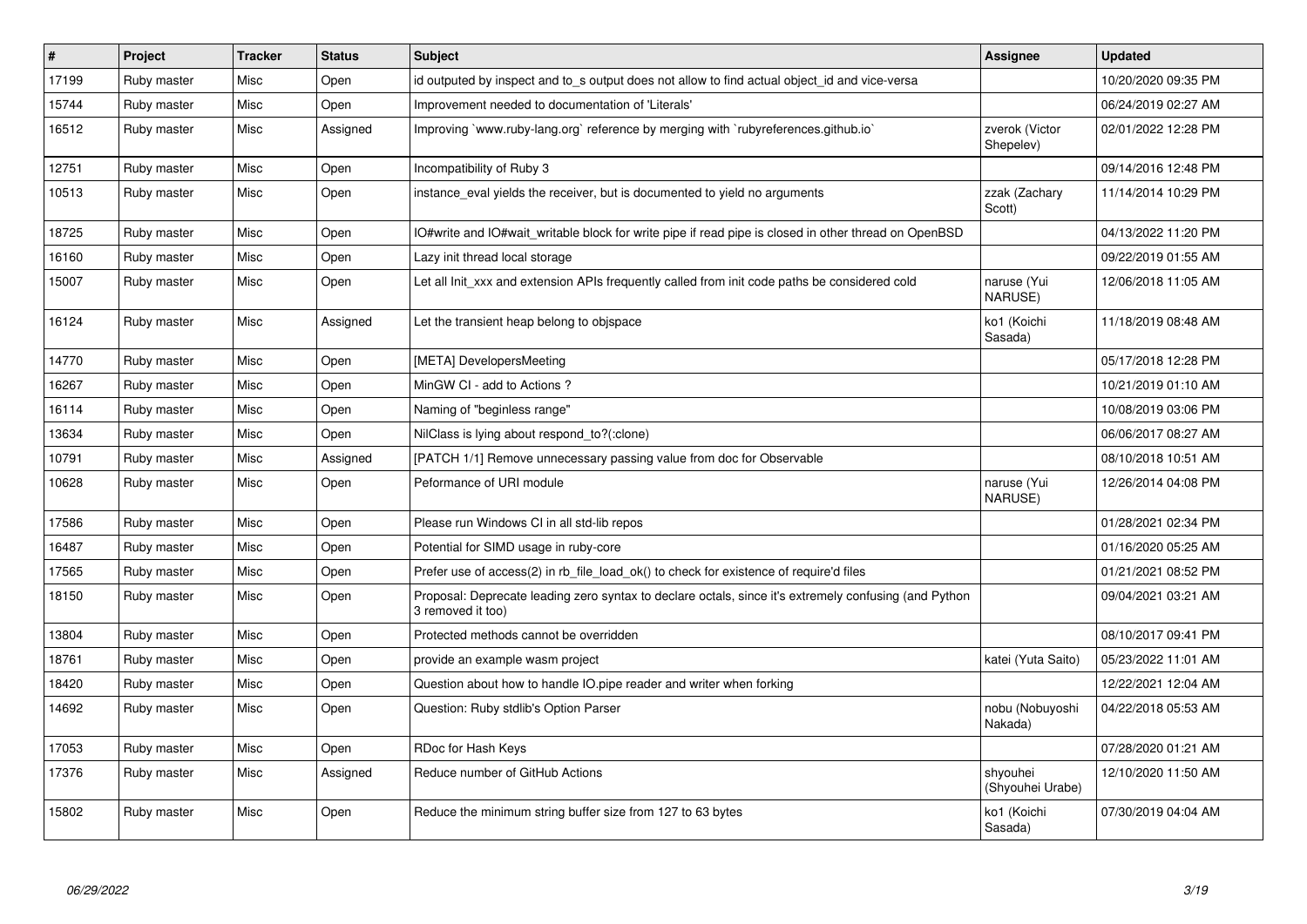| $\sharp$ | Project     | <b>Tracker</b> | <b>Status</b> | <b>Subject</b>                                                                                                                                        | Assignee                       | <b>Updated</b>      |
|----------|-------------|----------------|---------------|-------------------------------------------------------------------------------------------------------------------------------------------------------|--------------------------------|---------------------|
| 18371    | Ruby master | Misc           | Assigned      | Release branches (release information in general)                                                                                                     | naruse (Yui<br>NARUSE)         | 03/23/2022 10:32 PM |
| 10541    | Ruby master | Misc           | Open          | Remove shorthand string interpolation syntax                                                                                                          | matz (Yukihiro<br>Matsumoto)   | 10/08/2015 05:44 PM |
| 16747    | Ruby master | Misc           | Assigned      | Repository reorganization request                                                                                                                     | nobu (Nobuyoshi<br>Nakada)     | 05/22/2020 01:30 PM |
| 11295    | Ruby master | Misc           | Open          | Request for comments about error messages                                                                                                             |                                | 10/22/2015 09:12 AM |
| 16895    | Ruby master | Misc           | Open          | Request for cooperation: Try your applications/libraries with master branch and debug options                                                         |                                | 05/15/2020 11:51 PM |
| 13968    | Ruby master | Misc           | Open          | [Ruby 3.x perhaps] - A (minimal?) static variant of ruby                                                                                              |                                | 01/14/2018 03:24 PM |
| 14149    | Ruby master | Misc           | Open          | Ruby Birthday Thread - 25th years anniversary                                                                                                         |                                | 12/02/2017 01:40 AM |
| 16408    | Ruby master | Misc           | Open          | Ruby docs list incorrect method signatures for PTY::getpty/PTY::spawn                                                                                 |                                | 12/12/2019 05:12 PM |
| 16629    | Ruby master | Misc           | Open          | ruby-loco now built & saved on GitHub, both mingw & mswin builds                                                                                      |                                | 02/12/2020 01:53 PM |
| 15402    | Ruby master | Misc           | Open          | Shrinking excess retained memory of container types on promotion to uncollectible                                                                     |                                | 12/11/2018 08:43 PM |
| 18068    | Ruby master | Misc           | Open          | Silence LoadError only if it is for rubygems itself                                                                                                   | hsbt (Hiroshi<br>SHIBATA)      | 08/08/2021 02:21 PM |
| 17815    | Ruby master | Misc           | Open          | Snapcraft Ruby plugin                                                                                                                                 |                                | 04/20/2021 07:59 PM |
| 16025    | Ruby master | Misc           | Assigned      | 'st check for sizeof st index t' declared as array with a negative size (emscripten)                                                                  | nobu (Nobuyoshi<br>Nakada)     | 07/30/2019 11:20 AM |
| 10783    | Ruby master | Misc           | Open          | String#concat has an "appending" behavior                                                                                                             |                                | 08/08/2018 03:08 AM |
| 17591    | Ruby master | Misc           | Open          | Test frameworks and REPLs do not show deprecation warnings by default                                                                                 |                                | 02/17/2021 09:06 AM |
| 17662    | Ruby master | Misc           | Assigned      | The heredoc pattern used in tests does not syntax highlight correctly in many editors                                                                 | nobu (Nobuyoshi<br>Nakada)     | 06/30/2021 12:54 PM |
| 13787    | Ruby master | Misc           | Open          | The path to Ruby 3.x - would it be useful to have a separate thread here at the tracker, for discussions<br>and issues and ideas related to ruby 3.x? |                                | 08/08/2017 08:29 AM |
| 14735    | Ruby master | Misc           | Open          | thread-safe operations in a hash could be documented                                                                                                  |                                | 05/04/2018 01:09 PM |
| 18840    | Ruby master | Misc           | Open          | Top-level #using and other methods docs                                                                                                               |                                | 06/18/2022 07:12 PM |
| 15568    | Ruby master | Misc           | Open          | TracePoint(:raise)#parameters raises RuntimeError                                                                                                     |                                | 01/27/2019 12:02 AM |
| 12911    | Ruby master | Misc           | Assigned      | Translate docs                                                                                                                                        |                                | 11/24/2021 04:52 AM |
| 17154    | Ruby master | Misc           | Open          | Update Pathname Documentation to Clarify Expected Behavior                                                                                            | akr (Akira Tanaka)             | 09/05/2020 01:18 PM |
| 17309    | Ruby master | Misc           | Open          | URI.escape being deprecated, yet there is no replacement                                                                                              |                                | 11/11/2020 12:52 AM |
| 17569    | Ruby master | Misc           | Open          | uri lib maintainership                                                                                                                                | akr (Akira Tanaka)             | 01/23/2021 10:42 AM |
| 16507    | Ruby master | Misc           | Open          | $=\sim$ vs include? or match?                                                                                                                         |                                | 01/12/2020 11:27 PM |
| 9724     | Ruby master | Misc           | Open          | Warnings in Ruby: allow per-file directives to i.e. suppress warnings                                                                                 |                                | 04/10/2014 06:21 PM |
| 16188    | Ruby master | Misc           | Open          | What are the performance implications of the new keyword arguments in 2.7 and 3.0?                                                                    | jeremyevans0<br>(Jeremy Evans) | 11/27/2019 04:45 PM |
| 14190    | Ruby master | Misc           | Open          | What are the semantics of \$SAFE?                                                                                                                     |                                | 12/15/2017 10:28 PM |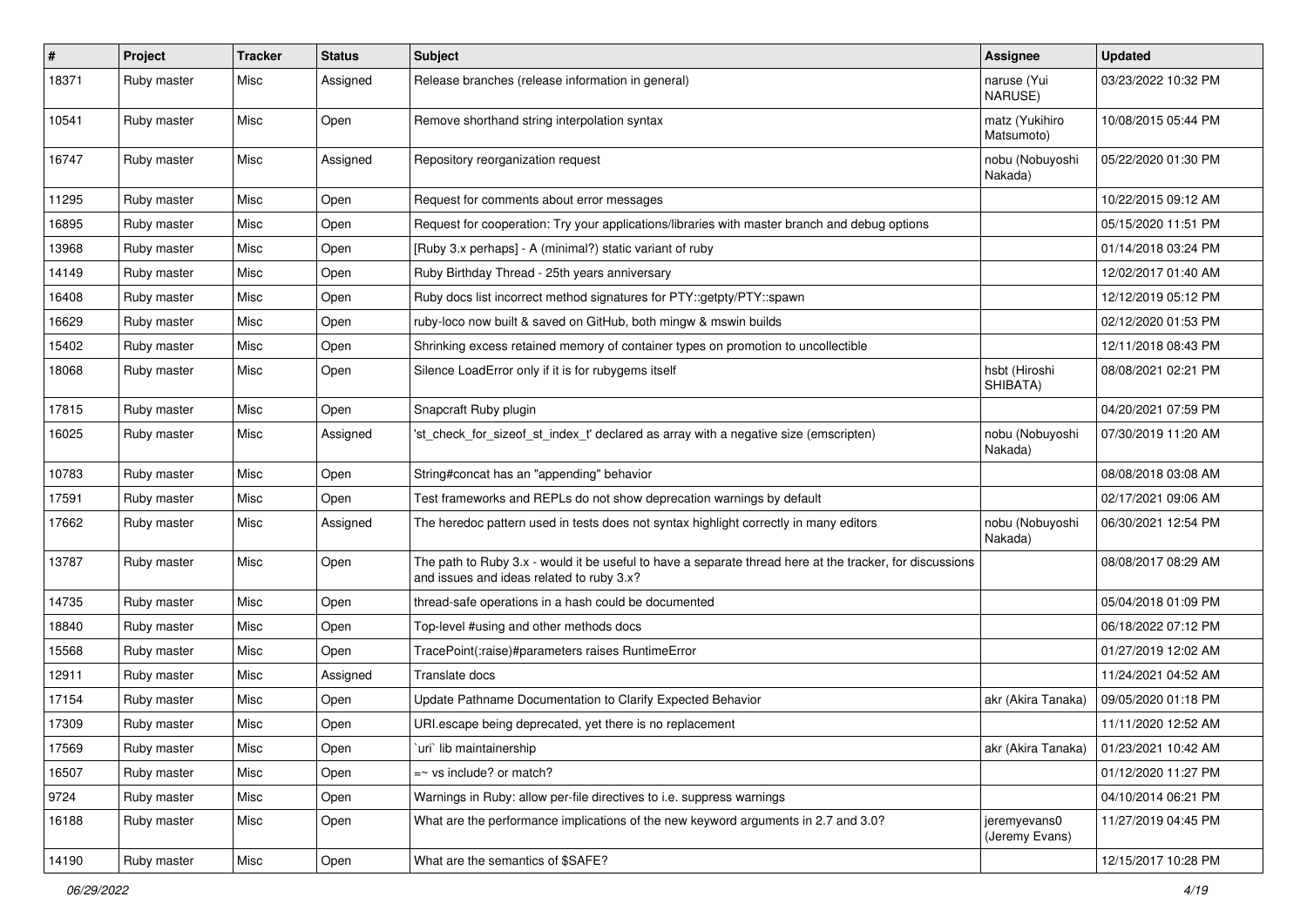| $\vert$ # | Project     | <b>Tracker</b> | <b>Status</b> | Subject                                                                                                                                     | <b>Assignee</b>                        | <b>Updated</b>      |
|-----------|-------------|----------------|---------------|---------------------------------------------------------------------------------------------------------------------------------------------|----------------------------------------|---------------------|
| 16157     | Ruby master | Misc           | Open          | What is the correct and *portable* way to do generic delegation?                                                                            |                                        | 10/15/2019 04:28 PM |
| 18352     | Ruby master | Misc           | Open          | What is the Hash#grep expected?                                                                                                             |                                        | 11/28/2021 10:39 PM |
| 16396     | Ruby master | Misc           | Open          | What is the reason for this behaviour of Find.find?                                                                                         |                                        | 12/09/2019 02:51 PM |
| 18587     | Ruby master | Misc           | Open          | What was the reason behind Ruby choosing SipHash for Hash?                                                                                  |                                        | 02/17/2022 12:02 AM |
| 14825     | Ruby master | Misc           | Open          | When redefining 'attr_xx' methods the visibility becomes 'public'                                                                           |                                        | 06/05/2018 05:57 AM |
| 16464     | Ruby master | Misc           | Open          | Which core objects should support deconstruct/deconstruct_keys?                                                                             |                                        | 12/30/2019 07:54 AM |
| 10983     | Ruby master | Misc           | Open          | Why blocks make Ruby methods 439% slower?                                                                                                   |                                        | 11/10/2015 06:21 AM |
| 14037     | Ruby master | Misc           | Open          | Writing doxygen document comments to static functions                                                                                       |                                        | 10/21/2017 07:48 AM |
| 15166     | Ruby master | Feature        | Assigned      | 2.5 times faster implementation than current gcd implmentation                                                                              | watson1978<br>(Shizuo Fujita)          | 04/26/2019 09:12 PM |
| 18332     | Ruby master | Feature        | Open          | a ? b                                                                                                                                       |                                        | 12/29/2021 04:38 AM |
| 12272     | Ruby master | Feature        | Open          | Accepting HTML entity name in string literal                                                                                                |                                        | 04/13/2016 05:16 AM |
| 12247     | Ruby master | Feature        | Open          | accept multiple arguments at Array#delete                                                                                                   |                                        | 04/04/2016 10:16 PM |
| 9347      | Ruby master | Feature        | Open          | Accept non callable argument to detect                                                                                                      | marcandre<br>(Marc-Andre<br>Lafortune) | 01/05/2018 09:00 PM |
| 16381     | Ruby master | Feature        | Open          | Accept resolv_timeout in Net::HTTP                                                                                                          |                                        | 11/29/2019 04:38 PM |
| 9992      | Ruby master | Feature        | Open          | Access Modifiers (Internal Interfaces)                                                                                                      |                                        | 12/18/2017 03:04 PM |
| 12867     | Ruby master | Feature        | Open          | Add ability to check validity of a URL                                                                                                      |                                        | 12/23/2021 11:43 PM |
| 18812     | Ruby master | Feature        | Open          | Add ability to trace exit locations for YJIT                                                                                                |                                        | 06/01/2022 02:42 PM |
| 17834     | Ruby master | Feature        | Open          | Add a Bytes and BytesArray class that implement memoryview                                                                                  |                                        | 05/06/2021 02:22 PM |
| 18168     | Ruby master | Feature        | Open          | Add ActiveSupport deep_transform_values to Ruby                                                                                             |                                        | 09/15/2021 05:29 AM |
| 8042      | Ruby master | Feature        | Assigned      | Add Addrinfo#socket to create a socket that is not connected or bound                                                                       | matz (Yukihiro<br>Matsumoto)           | 12/25/2017 06:15 PM |
| 17155     | Ruby master | Feature        | Open          | Add a Diggable mixin                                                                                                                        |                                        | 09/05/2020 02:08 PM |
| 14758     | Ruby master | Feature        | Open          | Add a first-class support for isolated bounded packages / modules / contexts                                                                |                                        | 05/18/2018 09:13 AM |
| 17942     | Ruby master | Feature        | Open          | Add a `initialize(public @a, private @b)` shortcut syntax for defining public/private accessors for<br>instance vars as part of constructor |                                        | 12/13/2021 12:43 AM |
| 9185      | Ruby master | Feature        | Open          | Add alias_class_method or class_alias functionality                                                                                         |                                        | 01/05/2018 09:00 PM |
| 15541     | Ruby master | Feature        | Open          | Add alias symbolize_keys for symbolize_names kwarg for JSON.parse                                                                           |                                        | 01/15/2020 07:00 PM |
| 11181     | Ruby master | Feature        | Open          | Add a line directive to Ruby                                                                                                                | matz (Yukihiro<br>Matsumoto)           | 01/26/2016 02:04 AM |
| 7704      | Ruby master | Feature        | Open          | Add a list of enabled (experimental) language features.                                                                                     | matz (Yukihiro<br>Matsumoto)           | 12/25/2017 06:15 PM |
| 15446     | Ruby master | Feature        | Open          | Add a method `String#each_match` to the Ruby core                                                                                           |                                        | 02/06/2019 08:00 AM |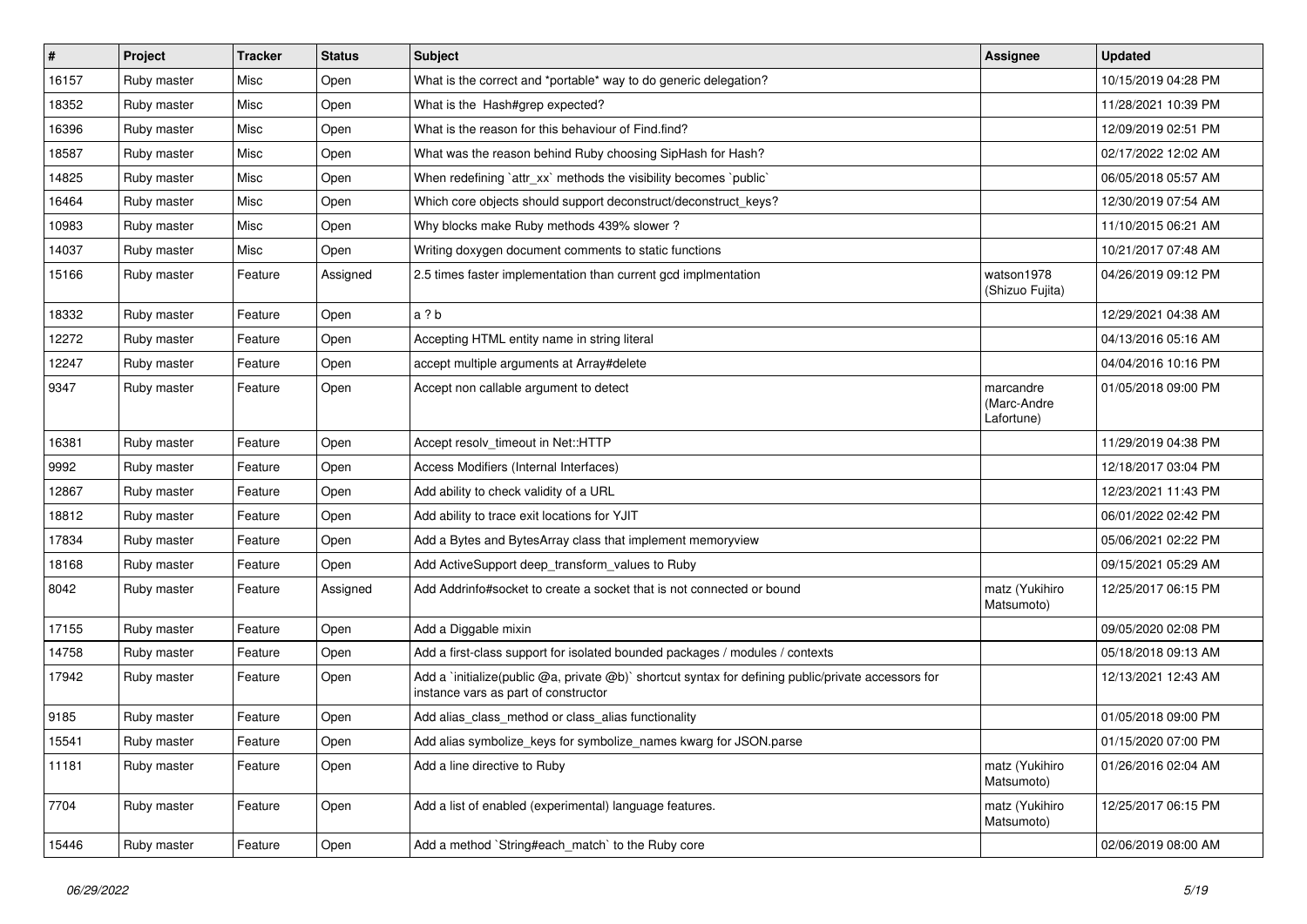| $\vert$ # | Project     | <b>Tracker</b> | <b>Status</b> | <b>Subject</b>                                                                         | <b>Assignee</b>              | <b>Updated</b>      |
|-----------|-------------|----------------|---------------|----------------------------------------------------------------------------------------|------------------------------|---------------------|
| 13395     | Ruby master | Feature        | Open          | Add a method to check for not nil                                                      |                              | 09/30/2017 12:53 PM |
| 6682      | Ruby master | Feature        | Assigned      | Add a method to return an instance attached by a singleton class                       | shyouhei<br>(Shyouhei Urabe) | 12/25/2017 06:15 PM |
| 16761     | Ruby master | Feature        | Open          | Add an API to move the entire heap, as to make testing GC.compact compatibility easier |                              | 05/07/2020 04:03 PM |
| 16665     | Ruby master | Feature        | Open          | Add an Array#except_index method                                                       |                              | 03/15/2020 03:37 PM |
| 18762     | Ruby master | Feature        | Open          | Add an Array#undigits that compliments Integer#digits                                  |                              | 05/03/2022 08:08 PM |
| 13820     | Ruby master | Feature        | Open          | Add a nil coalescing operator                                                          |                              | 03/16/2021 03:34 PM |
| 6973      | Ruby master | Feature        | Assigned      | Add an #integral? method to Numeric to test for whole-number values                    | mrkn (Kenta<br>Murata)       | 12/25/2017 06:15 PM |
| 16946     | Ruby master | Feature        | Open          | Add an `intersperse` method                                                            |                              | 06/11/2020 01:47 AM |
| 18275     | Ruby master | Feature        | Open          | Add an option to define_method to not capture the surrounding environment              | ko1 (Koichi<br>Sasada)       | 12/03/2021 02:34 PM |
| 6309      | Ruby master | Feature        | Assigned      | Add a reference queue for weak references                                              | matz (Yukihiro<br>Matsumoto) | 08/23/2020 09:07 PM |
| 16913     | Ruby master | Feature        | Open          | Add `ARGF#each_io`                                                                     |                              | 05/25/2020 11:33 PM |
| 8626      | Ruby master | Feature        | Open          | Add a Set coercion method to the standard lib: Set (possible set)                      |                              | 12/23/2021 11:43 PM |
| 16012     | Ruby master | Feature        | Assigned      | Add a (small) test-install suite?                                                      | hsbt (Hiroshi<br>SHIBATA)    | 07/30/2019 08:13 AM |
| 18004     | Ruby master | Feature        | Open          | Add Async to the stdlib                                                                |                              | 11/26/2021 06:01 AM |
| 16244     | Ruby master | Feature        | Open          | Add a Time#before? and Time#after? method                                              |                              | 12/15/2019 12:59 AM |
| 18228     | Ruby master | Feature        | Open          | Add a 'timeout' option to 'IO.copy_stream'                                             |                              | 10/01/2021 05:10 AM |
| 18594     | Ruby master | Feature        | Open          | Add a #to_h method on URI::Generic                                                     |                              | 03/31/2022 01:18 PM |
| 12455     | Ruby master | Feature        | Open          | Add a way for class String to determine whether it has only numbers / digits or not    |                              | 07/20/2016 03:13 AM |
| 16018     | Ruby master | Feature        | Open          | Add a way to deprecate methods                                                         |                              | 09/02/2019 06:24 AM |
| 15222     | Ruby master | Feature        | Open          | Add a way to distinguish between Struct classes with and without keyword initializer   |                              | 10/11/2018 01:16 PM |
| 12244     | Ruby master | Feature        | Open          | Add a way to 'integer - integer % num'                                                 | matz (Yukihiro<br>Matsumoto) | 05/17/2016 06:05 AM |
| 16150     | Ruby master | Feature        | Open          | Add a way to request a frozen string from to_s                                         |                              | 06/03/2022 04:42 PM |
| 11148     | Ruby master | Feature        | Open          | Add a way to require files, but not raise an exception when the file isn't found       |                              | 05/13/2015 05:57 PM |
| 18593     | Ruby master | Feature        | Open          | Add back URI.escape                                                                    |                              | 02/18/2022 07:45 PM |
| 12802     | Ruby master | Feature        | Open          | Add BLAKE2 support to Digest                                                           |                              | 09/02/2019 05:58 AM |
| 14066     | Ruby master | Feature        | Assigned      | Add CAA DNS RR on Resolv                                                               | akr (Akira Tanaka)           | 11/10/2017 06:50 AM |
| 16282     | Ruby master | Feature        | Open          | Add "call data" wrapper IMEMO object so inline cache can be updated                    |                              | 10/29/2019 12:13 AM |
| 11373     | Ruby master | Feature        | Open          | Add command line option to query valid values for --dump                               |                              | 07/27/2021 11:09 AM |
| 13263     | Ruby master | Feature        | Open          | Add companion integer nth-root method to recent Integer#isqrt                          |                              | 04/05/2017 12:49 AM |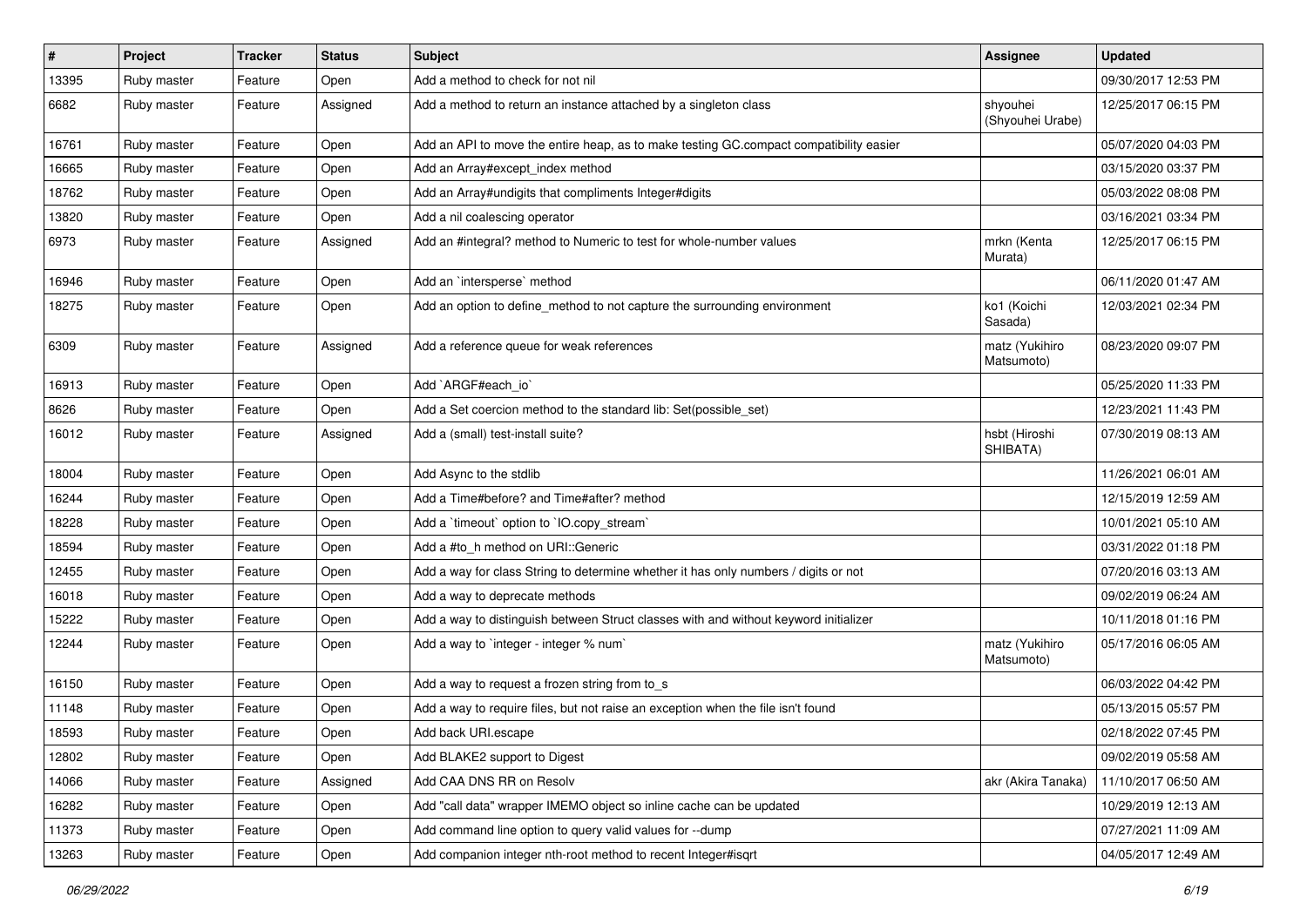| $\sharp$ | Project     | Tracker | <b>Status</b> | <b>Subject</b>                                                                             | Assignee                             | <b>Updated</b>      |
|----------|-------------|---------|---------------|--------------------------------------------------------------------------------------------|--------------------------------------|---------------------|
| 15393    | Ruby master | Feature | Open          | Add compilation flags to freeze Array and Hash literals                                    |                                      | 01/15/2019 12:15 AM |
| 17496    | Ruby master | Feature | Open          | Add constant Math::TAU                                                                     |                                      | 01/13/2021 05:47 AM |
| 18146    | Ruby master | Feature | Open          | Add 'delete prefix' and 'delete suffix' to 'Pathname'                                      |                                      | 09/03/2021 04:59 AM |
| 14618    | Ruby master | Feature | Open          | Add display width method to String for CLI                                                 |                                      | 03/21/2018 04:00 AM |
| 16937    | Ruby master | Feature | Assigned      | Add DNS over HTTP to Resolv                                                                | akr (Akira Tanaka)                   | 12/10/2020 09:15 AM |
| 15590    | Ruby master | Feature | Open          | Add dups to Array to find duplicates                                                       |                                      | 02/08/2019 10:00 AM |
| 11577    | Ruby master | Feature | Open          | Add encodeURIComponent compatible API for URI                                              |                                      | 10/09/2015 01:40 PM |
| 14077    | Ruby master | Feature | Open          | Add Encoding::FILESYSTEM and Encoding::LOCALE constants                                    |                                      | 11/03/2017 09:31 PM |
| 5970     | Ruby master | Feature | Assigned      | Add Enumerable#join with same semantics as Array#join                                      | matz (Yukihiro<br>Matsumoto)         | 12/25/2017 06:15 PM |
| 14399    | Ruby master | Feature | Open          | Add Enumerable#product                                                                     |                                      | 08/11/2019 09:34 PM |
| 14593    | Ruby master | Feature | Open          | Add `Enumerator#concat`                                                                    |                                      | 03/08/2018 09:15 PM |
| 16833    | Ruby master | Feature | Open          | Add Enumerator#empty?                                                                      |                                      | 05/06/2020 07:55 PM |
| 18438    | Ruby master | Feature | Open          | Add `Exception#additional_message` to show additional error information                    |                                      | 02/07/2022 02:55 AM |
| 8960     | Ruby master | Feature | Assigned      | Add Exception#backtrace locations                                                          | ko1 (Koichi<br>Sasada)               | 11/25/2016 02:15 PM |
| 18564    | Ruby master | Feature | Open          | Add Exception#detailed_message                                                             | mame (Yusuke<br>Endoh)               | 02/01/2022 08:06 PM |
| 13696    | Ruby master | Feature | Open          | Add exchange and noreplace options to File.rename                                          | Glass_saga<br>(Masaki<br>Matsushita) | 12/01/2017 04:34 PM |
| 14092    | Ruby master | Feature | Open          | Add extension key argument to Tempfile                                                     |                                      | 11/08/2017 06:47 PM |
| 13893    | Ruby master | Feature | Open          | Add Fiber#[] and Fiber#[]= and restore Thread#[] and Thread#[]= to their original behavior |                                      | 08/14/2020 01:48 AM |
| 11583    | Ruby master | Feature | Open          | Add File#unlink                                                                            |                                      | 10/12/2015 05:40 AM |
| 17165    | Ruby master | Feature | Open          | Add 'filter' and 'flatten' keywords to 'Enumerable#map'                                    |                                      | 09/13/2020 09:41 AM |
| 16929    | Ruby master | Feature | Open          | Add GC.start(compact: true)                                                                |                                      | 06/01/2020 03:42 PM |
| 13924    | Ruby master | Feature | Open          | Add headings/hints to RubyVM::InstructionSequence#disasm                                   |                                      | 09/20/2017 01:40 PM |
| 9556     | Ruby master | Feature | Open          | Add HTTP#get block functionality to HTTP.get                                               |                                      | 02/23/2014 05:53 AM |
| 10481    | Ruby master | Feature | Assigned      | Add "if" and "unless" clauses to rescue statements                                         | matz (Yukihiro<br>Matsumoto)         | 01/18/2015 02:46 PM |
| 7362     | Ruby master | Feature | Assigned      | Adding Pathname#start_with?                                                                | akr (Akira Tanaka)                   | 12/25/2017 06:15 PM |
| 14476    | Ruby master | Feature | Assigned      | Adding same_all? for checking whether all items in an Array are same                       | mrkn (Kenta<br>Murata)               | 08/28/2020 01:10 PM |
| 14404    | Ruby master | Feature | Open          | Adding writev support to IO#write nonblock                                                 |                                      | 01/29/2018 12:29 AM |
| 10489    | Ruby master | Feature | Open          | Add inherit method for clearer and multiple inheritance                                    | matz (Yukihiro<br>Matsumoto)         | 12/10/2020 08:53 AM |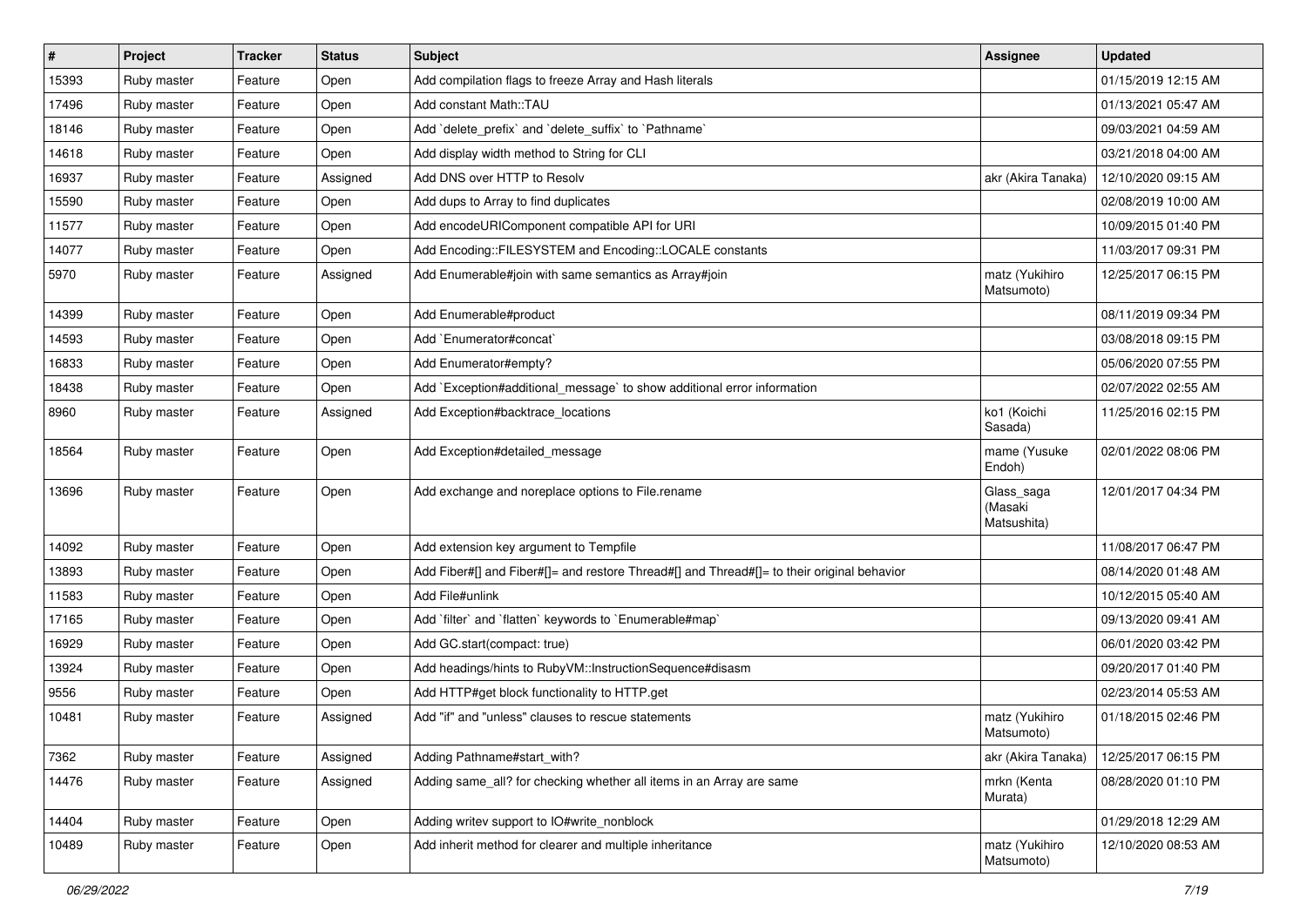| $\sharp$ | Project     | <b>Tracker</b> | <b>Status</b> | <b>Subject</b>                                                                                                                         | <b>Assignee</b>              | <b>Updated</b>      |
|----------|-------------|----------------|---------------|----------------------------------------------------------------------------------------------------------------------------------------|------------------------------|---------------------|
| 18835    | Ruby master | Feature        | Open          | Add InstructionSequence#type method                                                                                                    |                              | 06/16/2022 10:30 PM |
| 17830    | Ruby master | Feature        | Open          | Add Integer#previous and Integer#prev                                                                                                  | matz (Yukihiro<br>Matsumoto) | 04/27/2021 11:35 PM |
| 16245    | Ruby master | Feature        | Open          | Add interfaces to count and measure size all IMEMO objects                                                                             |                              | 10/17/2019 09:16 PM |
| 16757    | Ruby master | Feature        | Open          | Add intersection to Range                                                                                                              |                              | 01/22/2022 07:26 AM |
| 17833    | Ruby master | Feature        | Open          | add IO.readinto(b) where b is a bytes like object that is you can get a memoryview from                                                |                              | 06/30/2021 02:36 PM |
| 17326    | Ruby master | Feature        | Open          | Add Kernel#must! to the standard library                                                                                               |                              | 06/22/2022 04:10 PM |
| 11597    | Ruby master | Feature        | Open          | Add Linux-specific setfsuid(2)/setfsgid(2)                                                                                             |                              | 10/15/2015 10:08 PM |
| 16231    | Ruby master | Feature        | Open          | Add #location to Net::HTTPResponse                                                                                                     |                              | 10/06/2019 11:14 PM |
| 14122    | Ruby master | Feature        | Open          | Add LogicError                                                                                                                         |                              | 06/17/2019 11:47 PM |
| 18179    | Ruby master | Feature        | Open          | Add Math methods to Numeric                                                                                                            |                              | 03/24/2022 02:54 PM |
| 16899    | Ruby master | Feature        | Open          | Add method `Array#both end`                                                                                                            |                              | 05/18/2020 01:44 AM |
| 7876     | Ruby master | Feature        | Open          | Add method for accessing Class from within Singleton Class                                                                             | matz (Yukihiro<br>Matsumoto) | 12/25/2017 06:15 PM |
| 4818     | Ruby master | Feature        | Assigned      | Add method marshalable?                                                                                                                | matz (Yukihiro<br>Matsumoto) | 12/25/2017 06:15 PM |
| 8994     | Ruby master | Feature        | Open          | add methods for Float to get if an NaN is quiet or not, also add class methods for Float to "generate"<br>an quiet NaN and an loud NaN |                              | 10/21/2019 10:38 PM |
| 15571    | Ruby master | Feature        | Open          | Add methods: iroot, root, and roots                                                                                                    |                              | 01/30/2019 06:17 PM |
| 14771    | Ruby master | Feature        | Open          | Add method to create DNS resource from data string                                                                                     |                              | 05/17/2018 10:43 PM |
| 9779     | Ruby master | Feature        | Open          | Add Module#descendents                                                                                                                 |                              | 01/05/2018 09:00 PM |
| 17753    | Ruby master | Feature        | Open          | Add Module#namespace                                                                                                                   |                              | 04/17/2021 08:04 AM |
| 8275     | Ruby master | Feature        | Open          | Add Module#public_const_get                                                                                                            |                              | 12/23/2021 11:43 PM |
| 18418    | Ruby master | Feature        | Open          | Add Net::HTTP#security_level=                                                                                                          |                              | 12/19/2021 11:58 AM |
| 18675    | Ruby master | Feature        | Open          | Add new exception class for resolv timeouts                                                                                            |                              | 04/01/2022 11:22 PM |
| 17406    | Ruby master | Feature        | Open          | Add `NoMatchingPatternError#depth`                                                                                                     |                              | 12/19/2020 03:18 PM |
| 18809    | Ruby master | Feature        | Open          | Add Numeric#ceildiv                                                                                                                    |                              | 06/21/2022 06:21 PM |
| 9585     | Ruby master | Feature        | Open          | Add Object#in? to make ruby easier to read                                                                                             |                              | 03/15/2014 04:49 PM |
| 8751     | Ruby master | Feature        | Open          | Add offsets to method#source location                                                                                                  |                              | 12/23/2021 11:43 PM |
| 8576     | Ruby master | Feature        | Assigned      | Add optimized method type for constant value methods                                                                                   | ko1 (Koichi<br>Sasada)       | 12/25/2017 06:15 PM |
| 6842     | Ruby master | Feature        | Assigned      | Add Optional Arguments to String#strip                                                                                                 | matz (Yukihiro<br>Matsumoto) | 08/24/2016 05:50 AM |
| 7654     | Ruby master | Feature        | Open          | Add optional code block to IO::readlines                                                                                               | matz (Yukihiro<br>Matsumoto) | 12/25/2017 06:15 PM |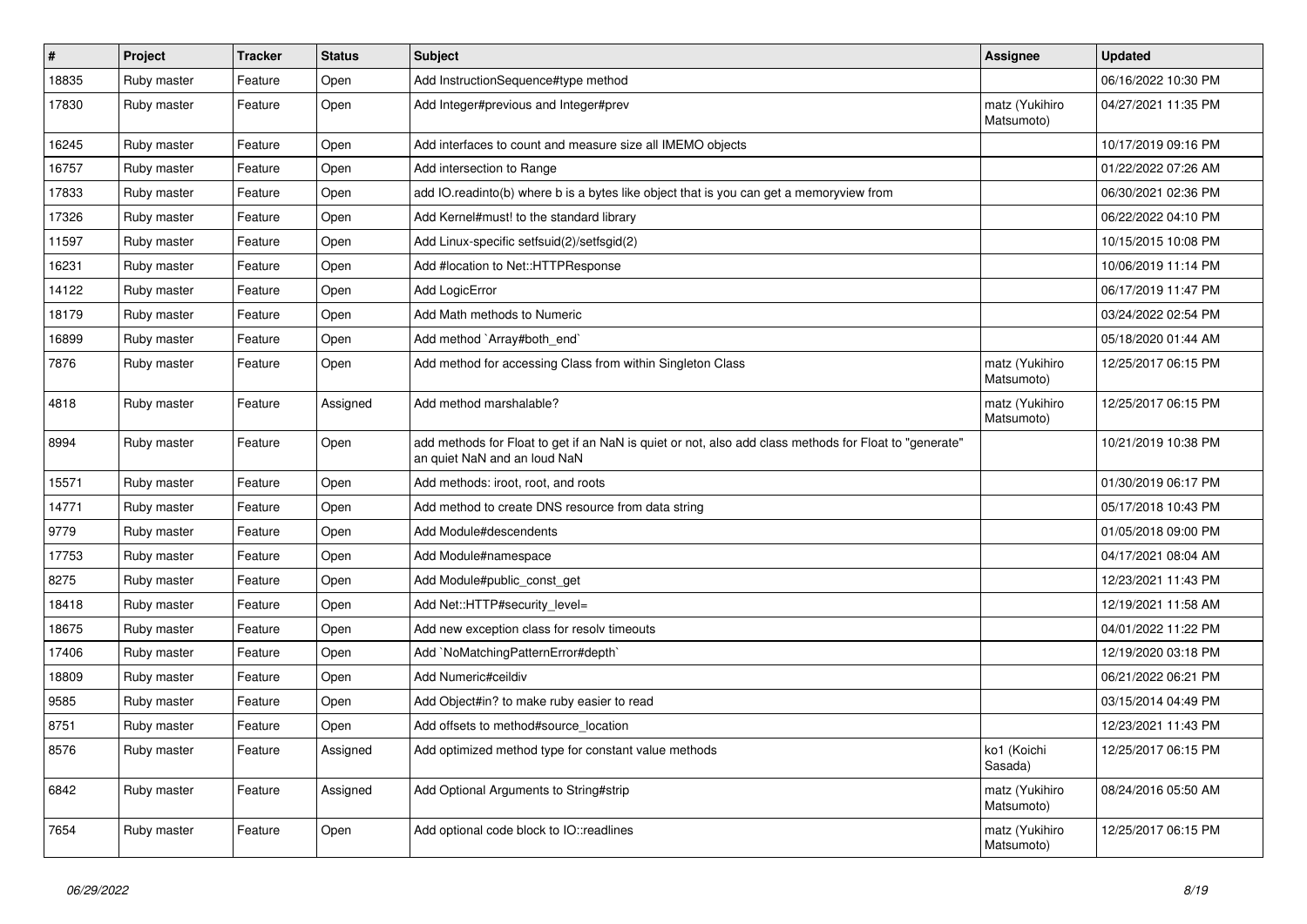| $\sharp$ | Project     | <b>Tracker</b> | <b>Status</b> | <b>Subject</b>                                            | Assignee                               | <b>Updated</b>      |
|----------|-------------|----------------|---------------|-----------------------------------------------------------|----------------------------------------|---------------------|
| 15815    | Ruby master | Feature        | Open          | Add option to raise NoMethodError for OpenStruct          | marcandre<br>(Marc-Andre<br>Lafortune) | 09/28/2020 02:11 AM |
| 5461     | Ruby master | Feature        | Assigned      | Add pipelining to Net::HTTP                               | naruse (Yui<br>NARUSE)                 | 12/25/2017 06:15 PM |
| 13765    | Ruby master | Feature        | Open          | Add Proc#bind                                             |                                        | 07/26/2017 01:31 PM |
| 18774    | Ruby master | Feature        | Open          | Add Queue#pop(timeout:)                                   |                                        | 05/20/2022 12:27 AM |
| 13933    | Ruby master | Feature        | Open          | Add Range#empty?                                          |                                        | 10/25/2017 09:19 AM |
| 11917    | Ruby master | Feature        | Open          | Add Range#length as an alias for size                     |                                        | 01/30/2016 07:01 AM |
| 14777    | Ruby master | Feature        | Open          | Add Range#offset?                                         |                                        | 05/19/2018 03:50 PM |
| 18515    | Ruby master | Feature        | Open          | Add Range#reverse_each implementation for performance     |                                        | 01/31/2022 02:23 AM |
| 7883     | Ruby master | Feature        | Open          | Add Regex#to_proc                                         | matz (Yukihiro<br>Matsumoto)           | 12/25/2017 06:15 PM |
| 15217    | Ruby master | Feature        | Open          | Add Resolv.current_resolver                               |                                        | 10/08/2018 11:18 PM |
| 11312    | Ruby master | Feature        | Open          | Add Resolv::DNS::Resource::IN::SPF                        | akr (Akira Tanaka)                     | 07/01/2015 03:26 AM |
| 17134    | Ruby master | Feature        | Open          | Add resolv_timeout to TCPSocket                           |                                        | 12/10/2020 09:09 AM |
| 13639    | Ruby master | Feature        | Open          | Add "RTMIN" and "RTMAX" to Signal.list                    |                                        | 08/31/2017 09:06 AM |
| 14833    | Ruby master | Feature        | Open          | Add RubyVM::AST::Node#pretty_print                        |                                        | 06/07/2018 02:56 PM |
| 17375    | Ruby master | Feature        | Open          | Add scheduler callbacks for transferring fibers           |                                        | 12/07/2020 11:31 PM |
| 17208    | Ruby master | Feature        | Open          | Add `Set#compact` and `Set#compact!` methods              |                                        | 11/05/2020 10:44 AM |
| 17325    | Ruby master | Feature        | Open          | Adds Fiber#cancel, which forces a Fiber to break/return   |                                        | 11/19/2020 12:34 AM |
| 14114    | Ruby master | Feature        | Open          | Add #step for Array, Enumerable, Enumerator               |                                        | 06/24/2019 05:00 PM |
| 14033    | Ruby master | Feature        | Open          | Add String#append                                         |                                        | 08/08/2018 03:01 AM |
| 14919    | Ruby master | Feature        | Open          | Add String#byteinsert                                     |                                        | 07/18/2018 01:29 PM |
| 13626    | Ruby master | Feature        | Open          | Add String#byteslice!                                     |                                        | 07/03/2018 11:07 PM |
| 9043     | Ruby master | Feature        | Open          | Add String#f method as shortcut for #freeze               | matz (Yukihiro<br>Matsumoto)           | 01/05/2018 09:00 PM |
| 10574    | Ruby master | Feature        | Open          | Add String#Ichomp and String.Ichomp!                      | matz (Yukihiro<br>Matsumoto)           | 12/15/2014 04:34 PM |
| 10869    | Ruby master | Feature        | Open          | Add support for option to pre-compile Ruby files          |                                        | 02/23/2015 11:08 AM |
| 15560    | Ruby master | Feature        | Open          | Add support for read/write offsets.                       |                                        | 01/26/2019 11:03 AM |
| 12115    | Ruby master | Feature        | Open          | Add Symbol#call to allow to_proc shorthand with arguments |                                        | 11/16/2018 09:49 AM |
| 5478     | Ruby master | Feature        | Open          | Add syntax to import Set into core                        |                                        | 09/02/2020 12:24 PM |
| 5945     | Ruby master | Feature        | Assigned      | Add the ability to mark a at_exit as process-local.       | matz (Yukihiro<br>Matsumoto)           | 10/10/2018 08:29 AM |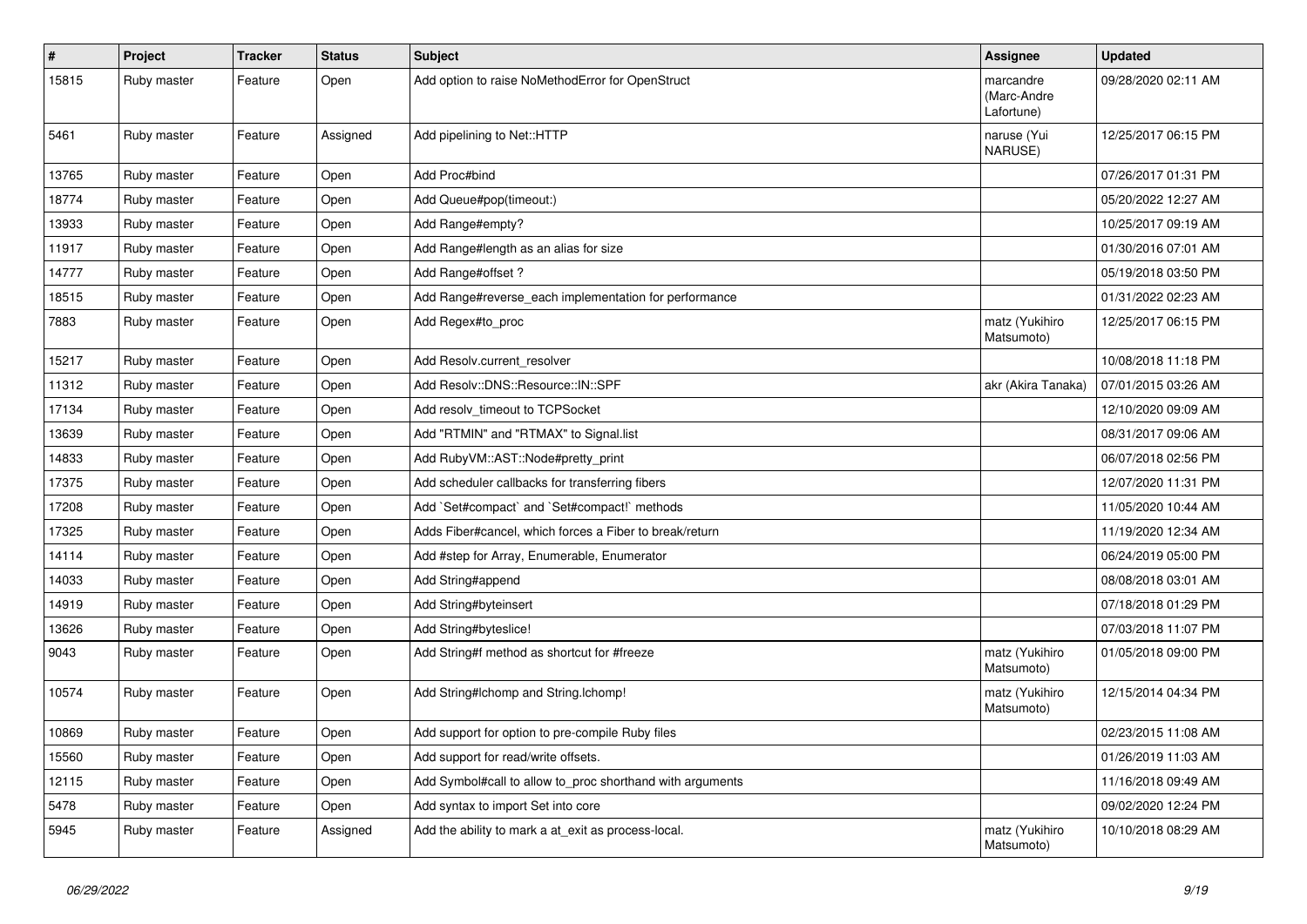| $\vert$ # | Project     | <b>Tracker</b> | <b>Status</b> | Subject                                                                                           | <b>Assignee</b>              | <b>Updated</b>      |
|-----------|-------------|----------------|---------------|---------------------------------------------------------------------------------------------------|------------------------------|---------------------|
| 16425     | Ruby master | Feature        | Open          | Add Thread#dig                                                                                    |                              | 12/17/2019 12:15 AM |
| 8640      | Ruby master | Feature        | Open          | Add Time#elapsed to return nanoseconds since creation                                             |                              | 12/23/2021 11:43 PM |
| 10829     | Ruby master | Feature        | Open          | Add to proc method to the Array class                                                             |                              | 12/23/2021 11:43 PM |
| 16137     | Ruby master | Feature        | Open          | Add $==$ to UnboundMethod                                                                         |                              | 09/07/2019 11:05 AM |
| 8967      | Ruby master | Feature        | Open          | add uninclude and unextend method                                                                 |                              | 09/30/2013 02:18 PM |
| 9887      | Ruby master | Feature        | Open          | Add uninclude please                                                                              |                              | 05/31/2014 01:33 PM |
| 9929      | Ruby master | Feature        | Open          | add with_default method to Hash                                                                   |                              | 06/11/2014 12:08 AM |
| 15456     | Ruby master | Feature        | Open          | Adopt some kind of consistent versioning mechanism                                                |                              | 02/07/2019 06:26 PM |
| 11660     | Ruby master | Feature        | Open          | a falsy value (similar to js undefined) that facilitates forwarding of default arguments          |                              | 11/05/2019 07:33 PM |
| 15036     | Ruby master | Feature        | Open          | after upgrade when run apt upgrade metasploit                                                     |                              | 12/23/2021 11:43 PM |
| 15804     | Ruby master | Feature        | Open          | A generic method to resolve the indexing on a sequence                                            |                              | 04/28/2019 12:54 PM |
| 7614      | Ruby master | Feature        | Open          | alias_accessor                                                                                    | matz (Yukihiro<br>Matsumoto) | 12/25/2017 06:15 PM |
| 8016      | Ruby master | Feature        | Assigned      | Alias FILE and LINE as methods                                                                    | matz (Yukihiro<br>Matsumoto) | 12/25/2017 06:15 PM |
| 16781     | Ruby master | Feature        | Open          | alias :fold :reduce                                                                               |                              | 05/16/2020 08:28 AM |
| 12145     | Ruby master | Feature        | Open          | Aliashood between 'size' and 'length' is not consistent                                           |                              | 06/27/2019 10:02 PM |
| 17773     | Ruby master | Feature        | Open          | Alias `Numeric#zero?` and `Float#zero?` as `Numeric#empty?` and `Float#empty?`                    |                              | 04/02/2021 03:39 PM |
| 9784      | Ruby master | Feature        | Open          | Alias URI#merge to URI#join                                                                       |                              | 04/29/2014 05:42 AM |
| 17356     | Ruby master | Feature        | Open          | Alignment of memory allocated through Fiddle struct's malloc                                      |                              | 12/02/2020 11:06 AM |
| 18559     | Ruby master | Feature        | Open          | Allocation tracing: Objects created by the parser are attributed to Kernel.require                |                              | 06/28/2022 12:21 PM |
| 17279     | Ruby master | Feature        | Open          | Allow a negative step in Range#step with a block                                                  | matz (Yukihiro<br>Matsumoto) | 10/22/2020 02:23 AM |
| 13890     | Ruby master | Feature        | Open          | Allow a regexp as an argument to 'count', to count more interesting things than single characters |                              | 12/30/2017 04:37 AM |
| 5582      | Ruby master | Feature        | Assigned      | Allow clone of singleton methods on a BasicObject                                                 | matz (Yukihiro<br>Matsumoto) | 12/25/2017 06:15 PM |
| 14463     | Ruby master | Feature        | Open          | Allow comments to precede dots in member expressions                                              |                              | 12/23/2021 11:43 PM |
| 12968     | Ruby master | Feature        | Open          | Allow default value via block for Integer(), Float() and Rational()                               |                              | 06/28/2017 05:53 PM |
| 6452      | Ruby master | Feature        | Assigned      | Allow extend to override class methods                                                            | matz (Yukihiro<br>Matsumoto) | 12/10/2020 08:53 AM |
| 13821     | Ruby master | Feature        | Assigned      | Allow fibers to be resumed across threads                                                         | ko1 (Koichi<br>Sasada)       | 02/15/2019 10:09 AM |
| 7436      | Ruby master | Feature        | Assigned      | Allow for a "granularity" flag for backtrace_locations                                            | matz (Yukihiro<br>Matsumoto) | 12/25/2017 06:15 PM |
| 16739     | Ruby master | Feature        | Open          | Allow Hash#keys and Hash#values to accept a block for filtering output                            |                              | 07/10/2020 04:09 PM |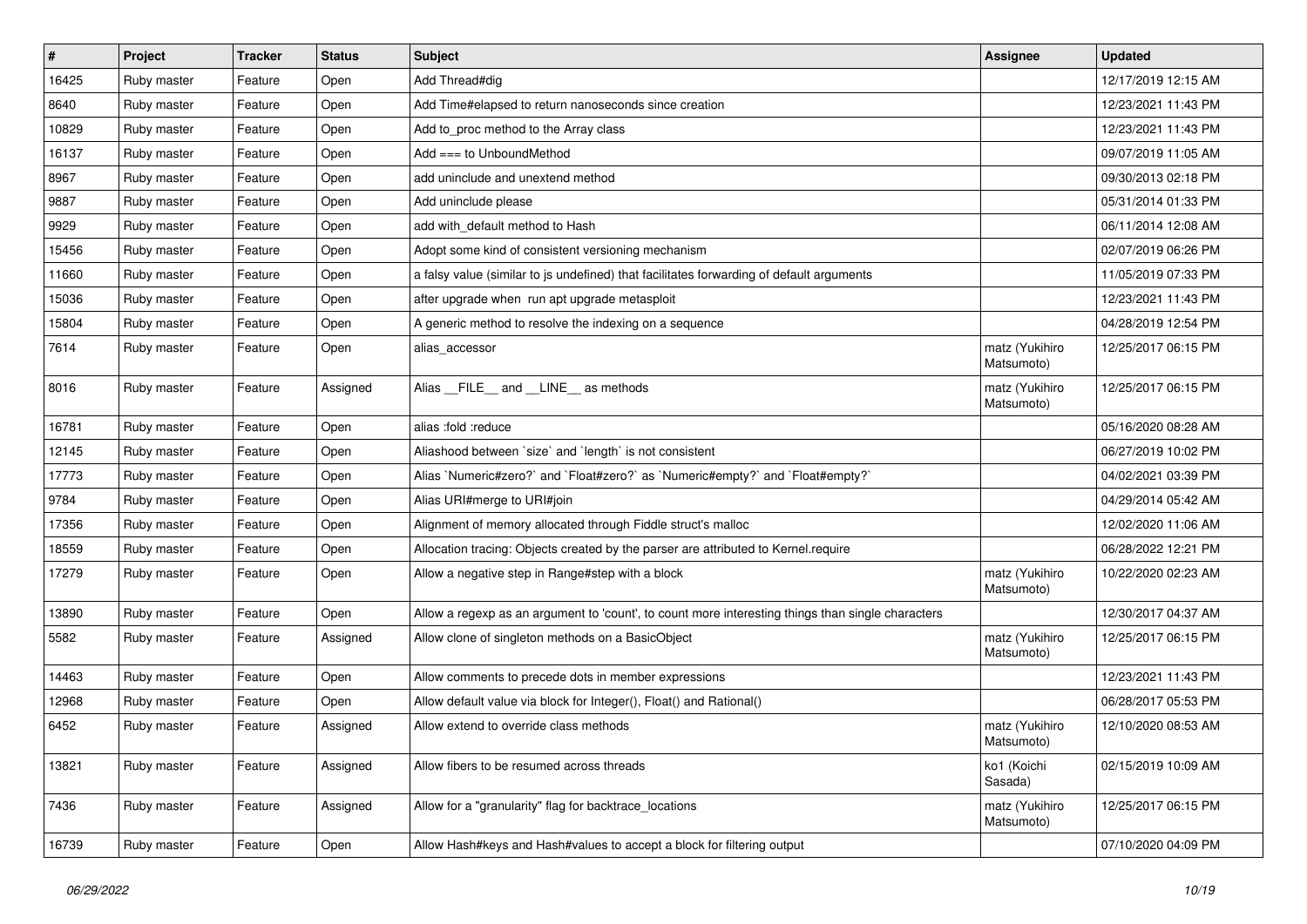| $\pmb{\#}$ | Project     | <b>Tracker</b> | <b>Status</b> | Subject                                                                                                                 | <b>Assignee</b>                      | <b>Updated</b>      |
|------------|-------------|----------------|---------------|-------------------------------------------------------------------------------------------------------------------------|--------------------------------------|---------------------|
| 10404      | Ruby master | Feature        | Open          | Allow individual finalizers to be removed with ObjectSpace.undefine_finalizer                                           | matz (Yukihiro<br>Matsumoto)         | 10/20/2014 08:14 AM |
| 5617       | Ruby master | Feature        | Assigned      | Allow install RubyGems into dediceted directory                                                                         | hsbt (Hiroshi<br>SHIBATA)            | 05/16/2018 09:15 AM |
| 8678       | Ruby master | Feature        | Assigned      | Allow invalid string to work with regexp                                                                                | matz (Yukihiro<br>Matsumoto)         | 01/05/2018 09:00 PM |
| 2631       | Ruby master | Feature        | Assigned      | Allow IO#reopen to take a block                                                                                         | Glass_saga<br>(Masaki<br>Matsushita) | 05/24/2018 01:22 PM |
| 12023      | Ruby master | Feature        | Open          | Allow ivars to be used as method arguments                                                                              |                                      | 01/27/2016 09:58 AM |
| 15419      | Ruby master | Feature        | Open          | Allow Kernel#tap to be invoked with arguments like Kernel#send                                                          |                                      | 12/23/2021 11:43 PM |
| 18690      | Ruby master | Feature        | Open          | Allow `Kernel#then` to take arguments                                                                                   |                                      | 05/10/2022 06:16 PM |
| 12281      | Ruby master | Feature        | Assigned      | Allow lexically scoped use of refinements with `using {}` block syntax                                                  | shugo (Shugo<br>Maeda)               | 06/13/2016 07:44 AM |
| 10528      | Ruby master | Feature        | Open          | Allow line breaks instead of commas in arrays, hashes, argument lists, etc.                                             |                                      | 12/23/2021 11:43 PM |
| 12057      | Ruby master | Feature        | Open          | Allow methods with 'yield' to be called without a block                                                                 |                                      | 12/23/2021 11:43 PM |
| 16037      | Ruby master | Feature        | Open          | Allow multiple single/double-splatted variables in `in` pattern matching and introduce<br>non-greedy-splatted variables |                                      | 08/04/2019 04:47 AM |
| 18617      | Ruby master | Feature        | Open          | Allow multiples keys in Hash#[] acting like Hash#dig                                                                    |                                      | 03/10/2022 01:36 PM |
| 17785      | Ruby master | Feature        | Open          | Allow named parameters to be keywords                                                                                   | matz (Yukihiro<br>Matsumoto)         | 12/17/2021 06:10 PM |
| 8046       | Ruby master | Feature        | Open          | allow Object#extend to take a block                                                                                     |                                      | 12/25/2017 06:15 PM |
| 12969      | Ruby master | Feature        | Open          | Allow optional parameter in String#strip and related                                                                    |                                      | 01/20/2017 08:19 AM |
| 16667      | Ruby master | Feature        | Open          | Allow parameters to Symbol#to_proc and Method#to_proc                                                                   |                                      | 03/03/2020 03:40 PM |
| 18408      | Ruby master | Feature        | Assigned      | Allow pattern match to set instance variables                                                                           | ktsj (Kazuki<br>Tsujimoto)           | 01/26/2022 07:07 PM |
| 5434       | Ruby master | Feature        | Assigned      | Allow per-class whitelisting of methods safe to expose through DRb                                                      | seki (Masatoshi<br>Seki)             | 12/25/2017 06:15 PM |
| 16336      | Ruby master | Feature        | Open          | Allow private constants to be accessed with absolute references                                                         |                                      | 11/14/2019 06:21 PM |
| 10863      | Ruby master | Feature        | Open          | allow protected class methods to be callable from instance methods                                                      |                                      | 04/01/2015 06:11 PM |
| 15991      | Ruby master | Feature        | Open          | Allow questionmarks in variable names                                                                                   | matz (Yukihiro<br>Matsumoto)         | 07/30/2019 03:57 AM |
| 8291       | Ruby master | Feature        | Open          | Allow retrieving the root Fiber of a Thread                                                                             |                                      | 12/23/2021 11:43 PM |
| 8921       | Ruby master | Feature        | Open          | Allow select, reject, etc to accept a regex                                                                             |                                      | 04/04/2020 05:57 AM |
| 15927      | Ruby master | Feature        | Open          | Allow string keys to be used for String#% and sprintf methods                                                           |                                      | 06/17/2019 07:13 AM |
| 11390      | Ruby master | Feature        | Open          | Allow symbols starting with numbers                                                                                     | matz (Yukihiro<br>Matsumoto)         | 08/14/2015 05:23 AM |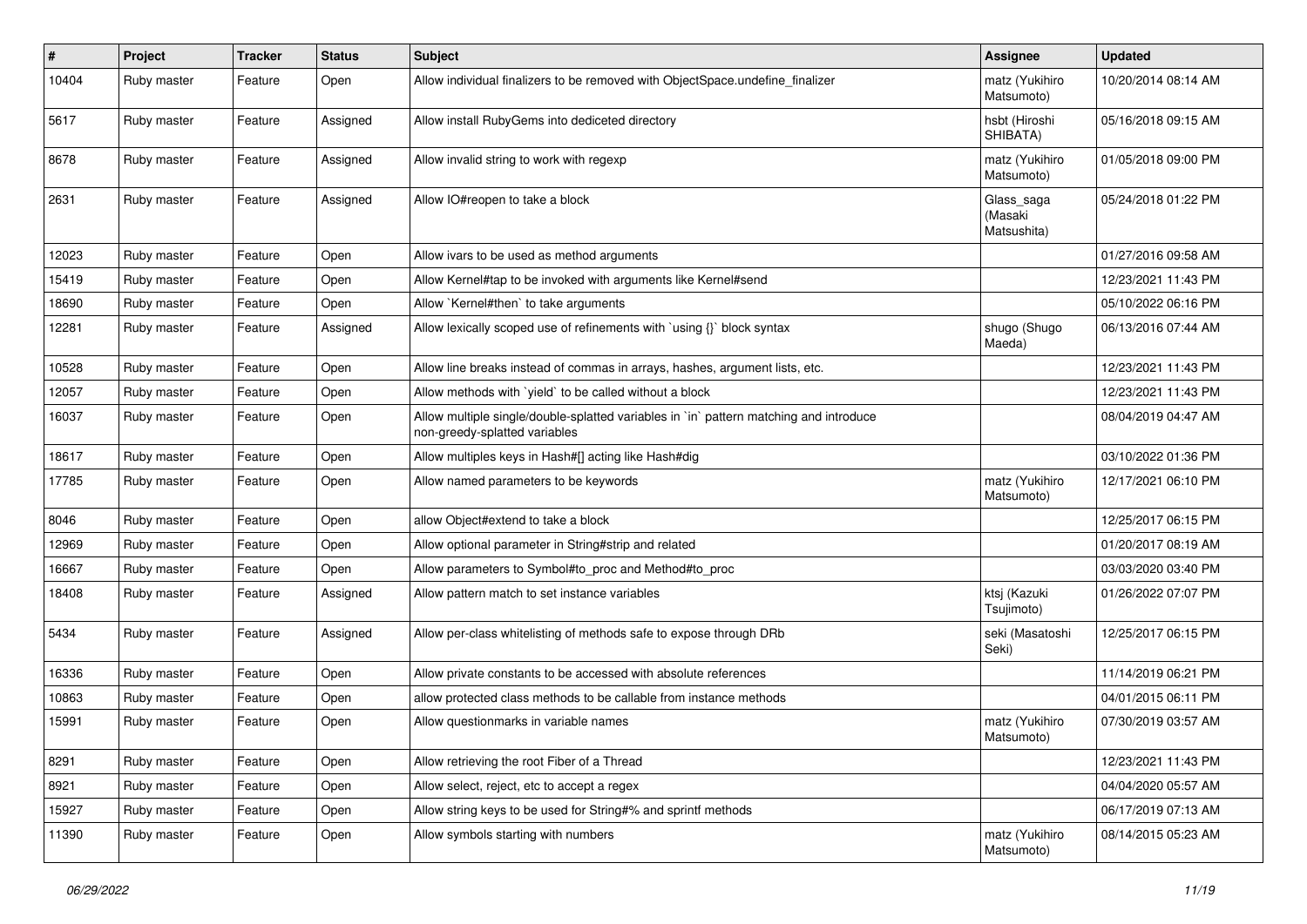| $\vert$ # | <b>Project</b> | <b>Tracker</b> | <b>Status</b> | <b>Subject</b>                                                                                                                                                                             | Assignee                     | <b>Updated</b>      |
|-----------|----------------|----------------|---------------|--------------------------------------------------------------------------------------------------------------------------------------------------------------------------------------------|------------------------------|---------------------|
| 9095      | Ruby master    | Feature        | Open          | Allow `Symbol#to proc` to take arguments                                                                                                                                                   |                              | 11/10/2013 04:25 AM |
| 18603     | Ruby master    | Feature        | Open          | Allow syntax like obj.method(arg)=value                                                                                                                                                    |                              | 02/27/2022 05:04 PM |
| 18683     | Ruby master    | Feature        | Open          | Allow to create hashes with a specific capacity.                                                                                                                                           |                              | 04/22/2022 02:34 PM |
| 16688     | Ruby master    | Feature        | Open          | Allow #to path object as argument to system()                                                                                                                                              |                              | 04/13/2020 05:37 PM |
| 8959      | Ruby master    | Feature        | Assigned      | Allow top level prepend                                                                                                                                                                    | nobu (Nobuyoshi<br>Nakada)   | 10/16/2013 03:22 AM |
| 7132      | Ruby master    | Feature        | Assigned      | Alternation between named / ordered method arguments and aliases for method arguments.                                                                                                     | matz (Yukihiro<br>Matsumoto) | 12/25/2017 06:15 PM |
| 16296     | Ruby master    | Feature        | Open          | Alternative behavior for ` ` in method body if ` ` is not in method definition                                                                                                             |                              | 11/10/2019 10:20 AM |
| 14278     | Ruby master    | Feature        | Open          | Ambiguous Exception for OpenSSL::HMAC.digest                                                                                                                                               |                              | 06/20/2019 11:36 PM |
| 7250      | Ruby master    | Feature        | Open          | A mechanism to include at once both instance-level and class-level methods from a module                                                                                                   |                              | 12/25/2017 06:15 PM |
| 17718     | Ruby master    | Feature        | Open          | a method paramaters object that can be pattern matched against                                                                                                                             |                              | 03/24/2021 01:29 PM |
| 8827      | Ruby master    | Feature        | Open          | A method that flips the receiver and the first argument                                                                                                                                    |                              | 08/29/2013 05:59 AM |
| 10183     | Ruby master    | Feature        | Open          | An alternative name for method `class`                                                                                                                                                     |                              | 10/31/2017 11:42 AM |
| 12083     | Ruby master    | Feature        | Open          | $$$ and $$^{\sim}$ by Binding#local variable {get,set}                                                                                                                                     |                              | 02/18/2016 04:35 AM |
| 15557     | Ruby master    | Feature        | Open          | A new class that stores a condition and the previous receiver                                                                                                                              |                              | 01/27/2019 05:22 AM |
| 18137     | Ruby master    | Feature        | Open          | A new method to check Proc is isolated or not                                                                                                                                              |                              | 10/27/2021 07:30 AM |
| 12901     | Ruby master    | Feature        | Open          | Anonymous functions without scope lookup overhead                                                                                                                                          |                              | 01/01/2022 12:30 PM |
| 16986     | Ruby master    | Feature        | Open          | Anonymous Struct literal                                                                                                                                                                   | matz (Yukihiro<br>Matsumoto) | 01/15/2022 04:57 PM |
| 12262     | Ruby master    | Feature        | Open          | Anti-loop                                                                                                                                                                                  |                              | 04/09/2016 05:30 AM |
| 14967     | Ruby master    | Feature        | Open          | Any type                                                                                                                                                                                   |                              | 08/11/2019 07:43 PM |
| 15627     | Ruby master    | Feature        | Open          | Appearance of custom singleton classes                                                                                                                                                     |                              | 06/15/2020 10:37 PM |
| 10425     | Ruby master    | Feature        | Open          | A predicate method to tell if a number is near another                                                                                                                                     |                              | 10/26/2014 01:47 AM |
| 10426     | Ruby master    | Feature        | Open          | A predicate to express congruence                                                                                                                                                          |                              | 11/14/2014 02:11 AM |
| 13860     | Ruby master    | Feature        | Open          | A proposal for a new, simpler class-method addition to Time - for the time being calling it Time.date()<br>but another name is fine; and the ability to omit '%' tokens as arguments to it |                              | 02/21/2018 12:57 PM |
| 12378     | Ruby master    | Feature        | Open          | arbitrary size Random.new_seed                                                                                                                                                             |                              | 05/13/2016 04:44 PM |
| 12992     | Ruby master    | Feature        | Open          | ArgumentError if hostname is missing                                                                                                                                                       |                              | 07/27/2021 11:40 AM |
| 12482     | Ruby master    | Feature        | Open          | ArgumentError.new(nil) should give a better description                                                                                                                                    |                              | 06/16/2016 04:18 AM |
| 14111     | Ruby master    | Feature        | Open          |                                                                                                                                                                                            |                              | 06/13/2019 05:41 AM |
| 18402     | Ruby master    | Feature        | Open          | Argument Labels                                                                                                                                                                            |                              | 01/31/2022 06:14 PM |
| 16350     | Ruby master    | Feature        | Assigned      | ArithmeticSequence#member? can result in infinite loop                                                                                                                                     | mrkn (Kenta<br>Murata)       | 05/29/2020 10:26 PM |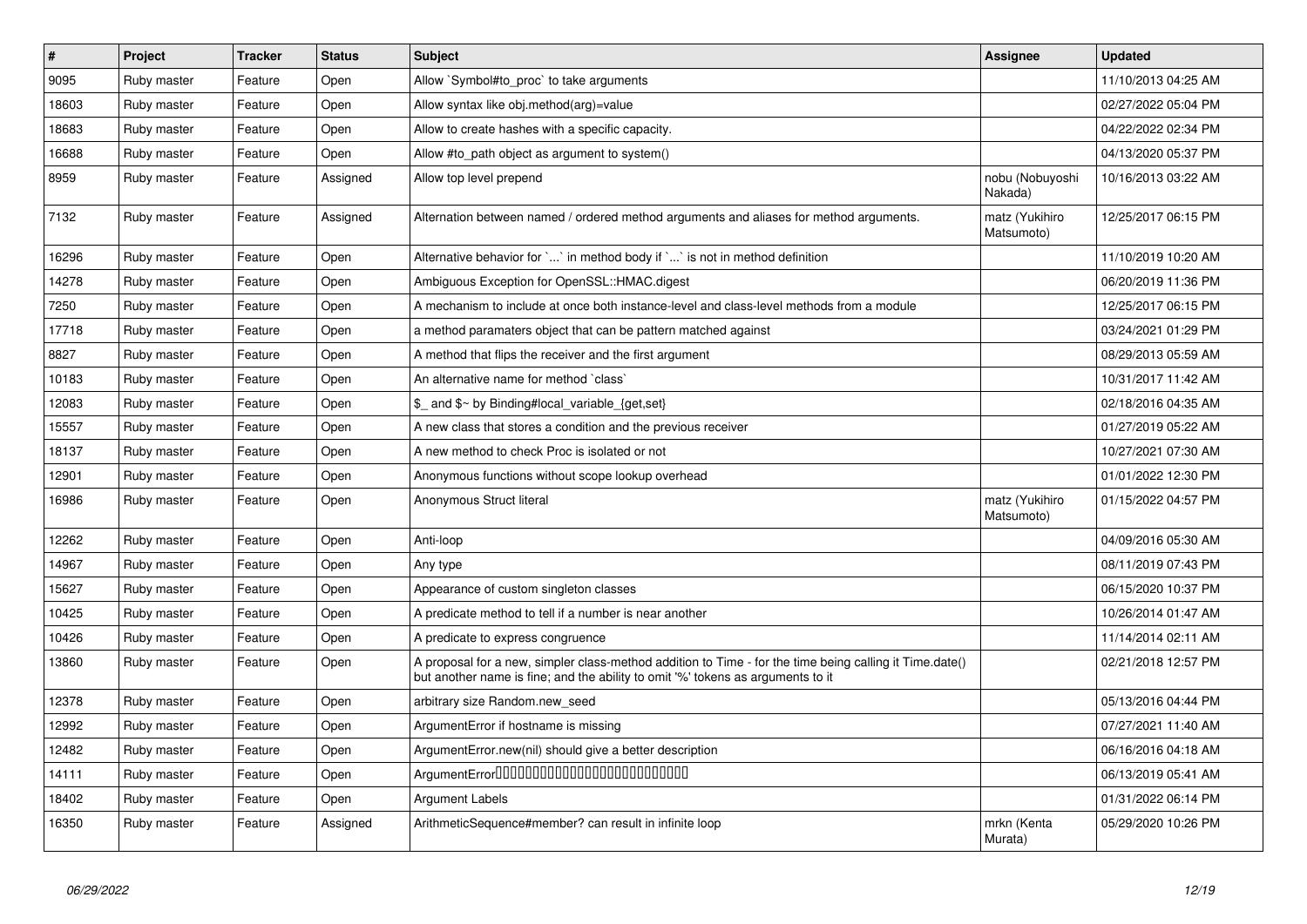| $\vert$ # | Project     | <b>Tracker</b> | <b>Status</b> | <b>Subject</b>                                                                | Assignee                     | <b>Updated</b>      |
|-----------|-------------|----------------|---------------|-------------------------------------------------------------------------------|------------------------------|---------------------|
| 8449      | Ruby master | Feature        | Open          | Array#ary_plus always returns an array                                        | nobu (Nobuyoshi<br>Nakada)   | 06/02/2013 04:23 PM |
| 16039     | Ruby master | Feature        | Open          | Array#contains? to check if one array contains another array                  |                              | 12/19/2019 06:47 AM |
| 16146     | Ruby master | Feature        | Open          | Array .difference allow custom comparison                                     |                              | 11/11/2019 08:34 PM |
| 16118     | Ruby master | Feature        | Open          | Array .difference allow custom comparison                                     |                              | 12/23/2021 11:44 PM |
| 7657      | Ruby master | Feature        | Open          | Array#& doesn't accept Enumerables                                            | matz (Yukihiro<br>Matsumoto) | 12/25/2017 06:15 PM |
| 14585     | Ruby master | Feature        | Open          | Array#each pair                                                               |                              | 03/11/2018 11:38 PM |
| 16928     | Ruby master | Feature        | Open          | Array#include_all? & Array#include_any?                                       |                              | 06/01/2020 09:27 PM |
| 17056     | Ruby master | Feature        | Open          | Array#index: Allow specifying the position to start search as in String#index |                              | 09/25/2020 01:41 PM |
| 10729     | Ruby master | Feature        | Open          | Array method to subtract in place                                             |                              | 01/11/2015 02:29 PM |
| 7444      | Ruby master | Feature        | Open          | Array#product_set                                                             | matz (Yukihiro<br>Matsumoto) | 12/25/2017 06:15 PM |
| 12059     | Ruby master | Feature        | Open          | `Array#single?`, `Hash#single?`                                               |                              | 02/10/2016 04:02 AM |
| 9023      | Ruby master | Feature        | Assigned      | Array#tail                                                                    | matz (Yukihiro<br>Matsumoto) | 12/23/2021 11:40 PM |
| 5133      | Ruby master | Feature        | Assigned      | Array#unzip as an alias of Array#transpose                                    | mrkn (Kenta<br>Murata)       | 12/25/2017 06:15 PM |
| 8970      | Ruby master | Feature        | Open          | Array.zip and Array.product                                                   |                              | 09/12/2019 03:40 AM |
| 4539      | Ruby master | Feature        | Assigned      | Array#zip_with                                                                | matz (Yukihiro<br>Matsumoto) | 11/28/2019 08:23 AM |
| 17856     | Ruby master | Feature        | Open          | ary.member? is slower than ary.include?                                       |                              | 05/11/2021 10:12 AM |
| 11475     | Ruby master | Feature        | Open          | AST transforms                                                                |                              | 08/21/2015 11:14 AM |
| 9402      | Ruby master | Feature        | Open          | A syntax to specify the default value of a hash                               |                              | 12/23/2021 11:43 PM |
| 15277     | Ruby master | Feature        | Open          | at exec                                                                       | matz (Yukihiro<br>Matsumoto) | 05/25/2020 01:09 AM |
| 8259      | Ruby master | Feature        | Open          | Atomic attributes accessors                                                   |                              | 12/23/2021 11:43 PM |
| 8635      | Ruby master | Feature        | Open          | attr accessor with default block                                              |                              | 12/23/2021 11:43 PM |
| 16817     | Ruby master | Feature        | Open          | attr_predicate or attr_query or attr_something for ? methods                  |                              | 12/23/2021 11:44 PM |
| 18070     | Ruby master | Feature        | Open          | attr` should be removed                                                       |                              | 08/09/2021 05:51 PM |
| 15330     | Ruby master | Feature        | Open          | autoload_relative                                                             | matz (Yukihiro<br>Matsumoto) | 06/19/2022 11:25 PM |
| 11415     | Ruby master | Feature        | Open          | autoload with a Proc                                                          |                              | 10/21/2015 08:38 PM |
| 15458     | Ruby master | Feature        | Open          | Automatic Exception#cause print in IRB                                        |                              | 12/23/2021 11:44 PM |
| 16005     | Ruby master | Feature        | Open          | A variation of Time.iso8601 that can parse yyyy-MM-dd HH:mm:ss                |                              | 06/16/2022 01:08 AM |
| 8184      | Ruby master | Feature        | Open          | Avoid the creation of meaningless ranges (nil, false, true)                   |                              | 03/29/2013 11:16 PM |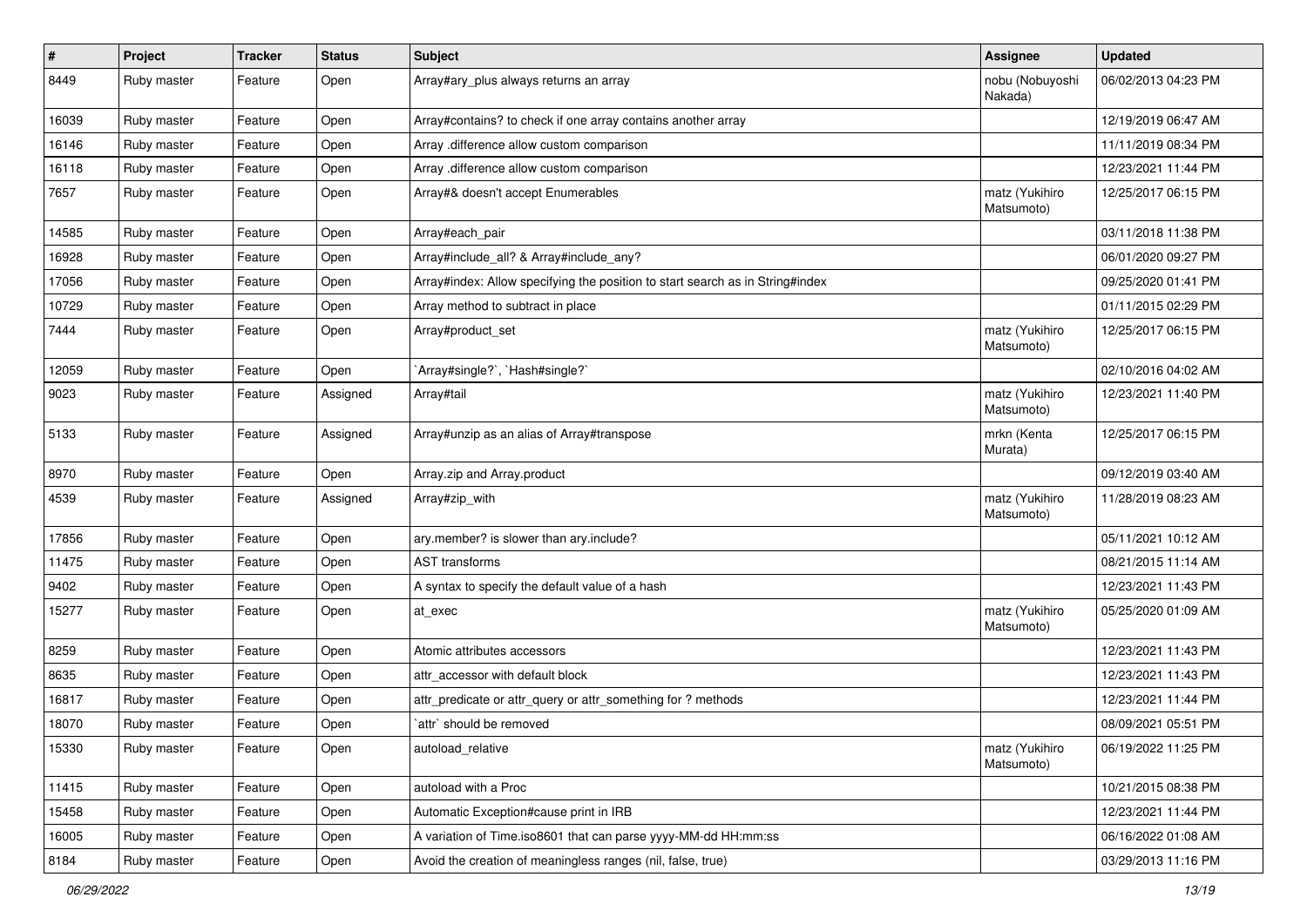| $\pmb{\#}$ | <b>Project</b> | <b>Tracker</b> | <b>Status</b> | <b>Subject</b>                                                                                                                 | Assignee                     | <b>Updated</b>      |
|------------|----------------|----------------|---------------|--------------------------------------------------------------------------------------------------------------------------------|------------------------------|---------------------|
| 13006      | Ruby master    | Feature        | Open          | backtrace of thread killer                                                                                                     |                              | 12/06/2016 01:11 AM |
| 10634      | Ruby master    | Feature        | Open          | Baselining with Benchmark                                                                                                      |                              | 12/23/2021 11:43 PM |
| 14244      | Ruby master    | Feature        | Open          | Better error messages for scripts with non-matching end statements                                                             | mame (Yusuke<br>Endoh)       | 11/29/2018 08:57 AM |
| 12790      | Ruby master    | Feature        | Open          | Better inspect for stdlib classes                                                                                              |                              | 02/27/2017 08:36 PM |
| 12019      | Ruby master    | Feature        | Open          | Better low-level support for writing concurrent libraries                                                                      | matz (Yukihiro<br>Matsumoto) | 12/23/2021 11:43 PM |
| 8570       | Ruby master    | Feature        | Open          | Better mechanisms to safely load classes concurrently                                                                          |                              | 12/23/2021 11:43 PM |
| 13434      | Ruby master    | Feature        | Open          | better method definition in C API                                                                                              |                              | 07/13/2017 07:41 AM |
| 13048      | Ruby master    | Feature        | Open          | Better way to do Regexp.new(Regexp.escape("some string"))                                                                      |                              | 01/20/2017 04:01 AM |
| 6857       | Ruby master    | Feature        | Assigned      | bigdecimal/math BigMath.E/BigMath.exp R. P. Feynman inspired optimization                                                      | mrkn (Kenta<br>Murata)       | 12/25/2017 06:15 PM |
| 18831      | Ruby master    | Feature        | Open          | Block argument to `yield`                                                                                                      |                              | 06/18/2022 03:12 AM |
| 11129      | Ruby master    | Feature        | Open          | block-level hash destructuring only works for the last argument                                                                |                              | 07/07/2019 05:11 AM |
| 13333      | Ruby master    | Feature        | Open          | block to yield                                                                                                                 |                              | 05/19/2017 09:01 AM |
| 10327      | Ruby master    | Feature        | Open          | Bool/False/True module for '==='                                                                                               |                              | 10/15/2014 02:42 PM |
| 7060       | Ruby master    | Feature        | Open          | Broaden support for chmod                                                                                                      |                              | 12/25/2017 06:15 PM |
| 16795      | Ruby master    | Feature        | Open          | build ruby.exe on Windows against ruby-static.lib omitting x64-vcruntime-ruby.dll (no '--enable-shared'<br>option for Windows) |                              | 04/17/2020 01:22 PM |
| 12813      | Ruby master    | Feature        | Assigned      | Calling chunk while, slice after, slice before, slice when with no block                                                       | matz (Yukihiro<br>Matsumoto) | 12/06/2016 12:58 PM |
| 13252      | Ruby master    | Feature        | Assigned      | C API for creating strings without copying                                                                                     | ko1 (Koichi<br>Sasada)       | 04/17/2017 07:22 AM |
| 18083      | Ruby master    | Feature        | Open          | Capture error in ensure block.                                                                                                 |                              | 10/21/2021 01:00 PM |
| 7914       | Ruby master    | Feature        | Open          | Case for local class methods                                                                                                   | matz (Yukihiro<br>Matsumoto) | 12/25/2017 06:15 PM |
| 15363      | Ruby master    | Feature        | Open          | Case insensitive file systems - add info to CONFIG or somewhere?                                                               |                              | 12/03/2018 04:30 AM |
| 11723      | Ruby master    | Feature        | Open          | CGI library should give access to raw request body                                                                             |                              | 11/20/2015 07:06 PM |
| 15145      | Ruby master    | Feature        | Open          | chained mappings proposal                                                                                                      |                              | 09/22/2018 12:06 AM |
| 14724      | Ruby master    | Feature        | Open          | chains of inequalities                                                                                                         | matz (Yukihiro<br>Matsumoto) | 05/19/2018 01:06 AM |
| 14606      | Ruby master    | Feature        | Open          | Change begin-else-end without rescue from warning to syntax error                                                              |                              | 03/16/2018 01:22 AM |
| 7546       | Ruby master    | Feature        | Open          | Change behavior of `Array#slice` for an argument of `Range` class                                                              | matz (Yukihiro<br>Matsumoto) | 12/10/2020 08:49 AM |
| 10473      | Ruby master    | Feature        | Open          | Change Date#to_datetime to use local time                                                                                      |                              | 07/23/2021 07:08 PM |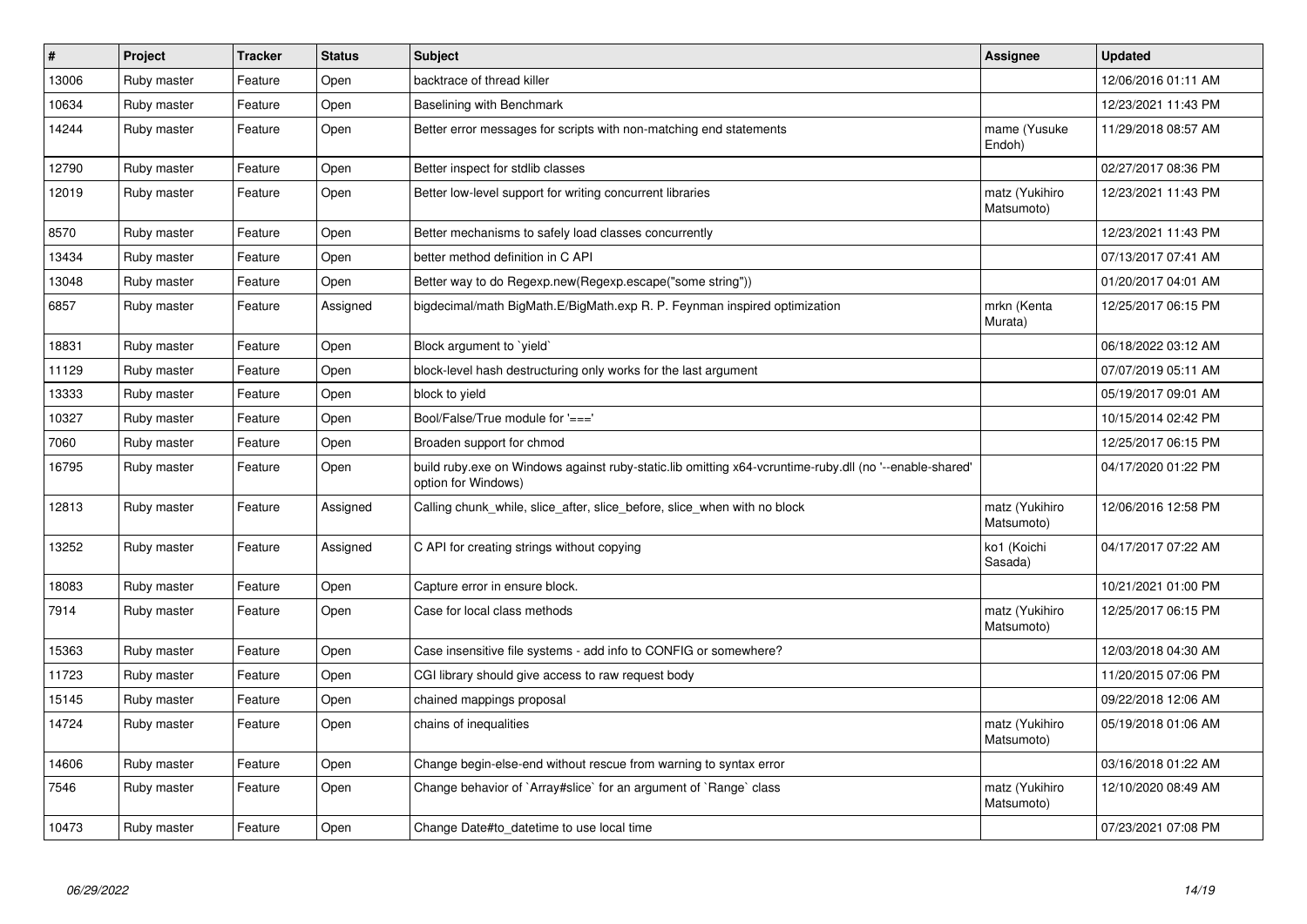| $\vert$ # | Project     | <b>Tracker</b> | <b>Status</b> | <b>Subject</b>                                                                                                                                                        | <b>Assignee</b>              | <b>Updated</b>      |
|-----------|-------------|----------------|---------------|-----------------------------------------------------------------------------------------------------------------------------------------------------------------------|------------------------------|---------------------|
| 18256     | Ruby master | Feature        | Open          | Change the canonical name of Thread::Mutex, Thread::Queue, Thread::SizedQueue and<br>Thread::ConditionVariable to just Mutex, Queue, SizedQueue and ConditionVariable |                              | 10/20/2021 10:59 PM |
| 12041     | Ruby master | Feature        | Open          | Change the initializer of NameError to take a receiver as the third argument                                                                                          |                              | 02/12/2016 05:37 AM |
| 13240     | Ruby master | Feature        | Open          | Change Unicode property implementation in Onigmo from inversion lists to direct lookup                                                                                |                              | 02/22/2017 08:01 AM |
| 13534     | Ruby master | Feature        | Assigned      | Checking installation results of default gems                                                                                                                         | hsbt (Hiroshi<br>SHIBATA)    | 07/26/2018 02:16 AM |
| 10770     | Ruby master | Feature        | Open          | chr and ord behavior for ill-formed byte sequences and surrogate code points                                                                                          |                              | 01/22/2015 10:19 AM |
| 15565     | Ruby master | Feature        | Open          | Circular dependency warnings - suggestions/ideas to improve the output from ruby                                                                                      |                              | 01/25/2019 11:36 PM |
| 17994     | Ruby master | Feature        | Open          | Clarify 'IO.read' behavior and add 'File.read' method                                                                                                                 |                              | 07/16/2021 03:04 AM |
| 8839      | Ruby master | Feature        | Assigned      | Class and module should return the class or module that was opened                                                                                                    | matz (Yukihiro<br>Matsumoto) | 12/28/2015 08:36 AM |
| 10701     | Ruby master | Feature        | Open          | Class: Array 2 New methods                                                                                                                                            |                              | 01/08/2015 07:21 AM |
| 14394     | Ruby master | Feature        | Open          | Class.descendants                                                                                                                                                     | ko1 (Koichi<br>Sasada)       | 01/20/2022 10:46 PM |
| 12084     | Ruby master | Feature        | Open          | Class#instance`                                                                                                                                                       |                              | 12/14/2021 08:52 PM |
| 17040     | Ruby master | Feature        | Open          | cleanup include/ruby/backward*                                                                                                                                        |                              | 08/26/2020 07:07 AM |
| 18644     | Ruby master | Feature        | Open          | Coerce anything callable to a Proc                                                                                                                                    |                              | 06/18/2022 05:28 PM |
| 15940     | Ruby master | Feature        | Open          | Coerce symbols internal fstrings in UTF8 rather than ASCII to better share memory with string literals                                                                | naruse (Yui<br>NARUSE)       | 07/30/2019 04:17 AM |
| 6611      | Ruby master | Feature        | Assigned      | Comments requested on implementation of set parse func                                                                                                                | matz (Yukihiro<br>Matsumoto) | 12/25/2017 06:15 PM |
| 12134     | Ruby master | Feature        | Open          | Comparison between 'true' and 'false'                                                                                                                                 |                              | 03/15/2016 12:41 PM |
| 7087      | Ruby master | Feature        | Assigned      | :ConditionVariable#wait does not work with Monitor because Monitor#sleep does not exist                                                                               | matz (Yukihiro<br>Matsumoto) | 12/25/2017 06:15 PM |
| 7086      | Ruby master | Feature        | Assigned      | ConditionVariable#wait has meaningless return value                                                                                                                   | kosaki (Motohiro<br>KOSAKI)  | 12/25/2017 06:15 PM |
| 6695      | Ruby master | Feature        | Assigned      | Configuration for Thread/Fiber creation                                                                                                                               | ko1 (Koichi<br>Sasada)       | 12/25/2017 06:15 PM |
| 15840     | Ruby master | Feature        | Open          | configuration path search                                                                                                                                             |                              | 05/11/2019 01:24 PM |
| 12817     | Ruby master | Feature        | Open          | Consider adding method .sample() on class Hash (if this was not yet proposed)                                                                                         |                              | 10/11/2016 12:57 AM |
| 10663     | Ruby master | Feature        | Open          | Consider adding support for String input to File. methods                                                                                                             |                              | 01/05/2015 12:47 AM |
| 10645     | Ruby master | Feature        | Open          | Consider adding support of .first to MatchData object like MatchData[0]                                                                                               |                              | 12/25/2014 06:50 AM |
| 14615     | Ruby master | Feature        | Open          | Consider introducing shortcut to check Net::HTTP response type                                                                                                        |                              | 03/19/2018 05:43 AM |
| 13922     | Ruby master | Feature        | Open          | Consider showing warning messages about same-named aliases - either directly or perhaps via the<br>"did you mean gem"                                                 |                              | 09/25/2017 12:21 PM |
| 12077     | Ruby master | Feature        | Open          | Consolidate SSLSocket interface with TCPSocket                                                                                                                        |                              | 05/17/2016 06:37 AM |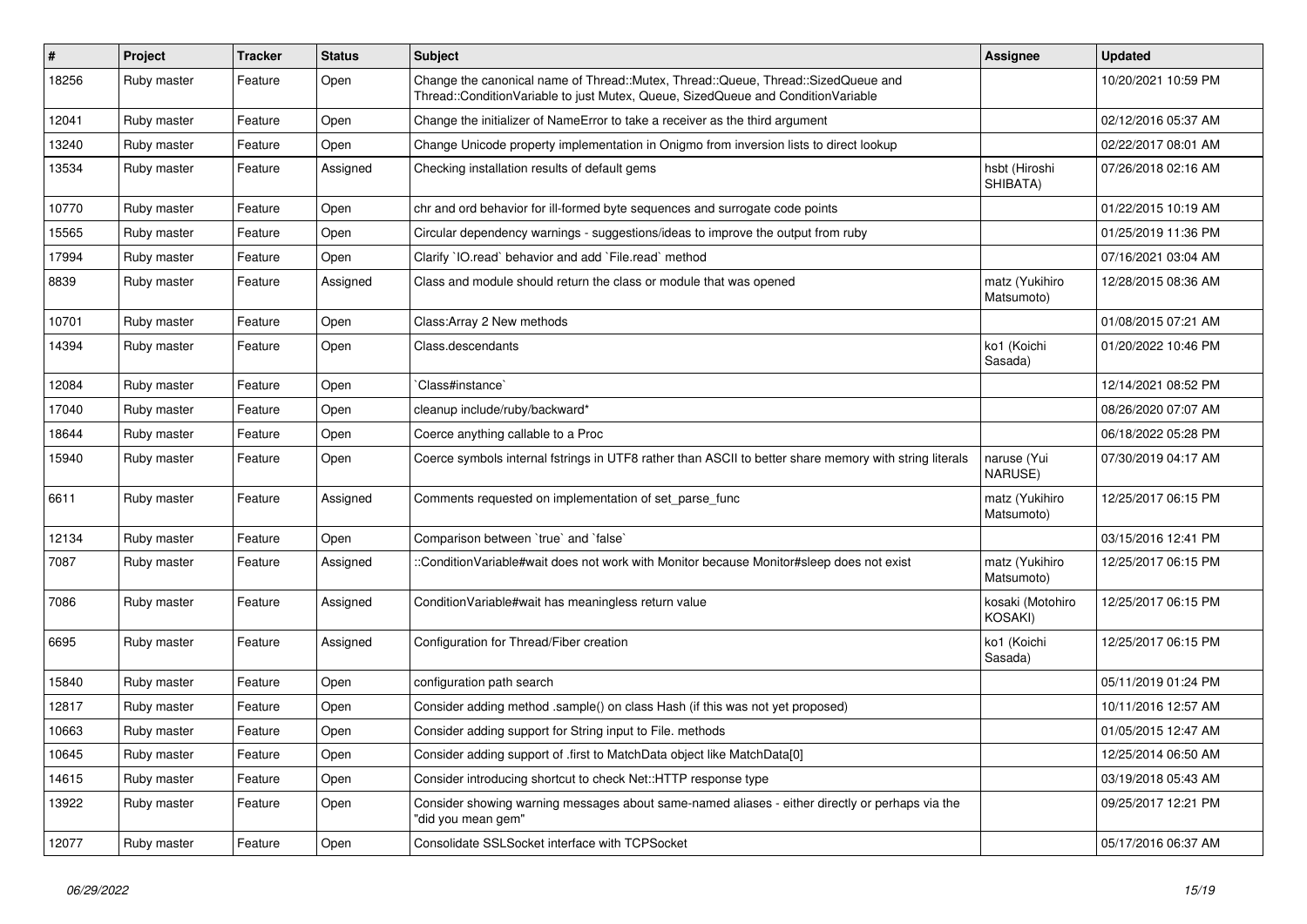| #     | Project     | <b>Tracker</b> | <b>Status</b> | <b>Subject</b>                                                                               | <b>Assignee</b>              | <b>Updated</b>      |
|-------|-------------|----------------|---------------|----------------------------------------------------------------------------------------------|------------------------------|---------------------|
| 6828  | Ruby master | Feature        | Open          | <b>Constancy of Constants</b>                                                                |                              | 12/10/2020 08:47 AM |
| 7149  | Ruby master | Feature        | Open          | Constant magic for everyone.                                                                 | matz (Yukihiro<br>Matsumoto) | 12/25/2017 06:15 PM |
| 17749 | Ruby master | Feature        | Open          | Const source location without name                                                           |                              | 04/17/2021 07:38 AM |
| 7748  | Ruby master | Feature        | Open          | Contextual send                                                                              | matz (Yukihiro<br>Matsumoto) | 12/10/2020 08:53 AM |
| 7314  | Ruby master | Feature        | Assigned      | Convert Proc to Lambda doesn't work in MRI                                                   | matz (Yukihiro<br>Matsumoto) | 05/21/2016 09:15 AM |
| 8850  | Ruby master | Feature        | Assigned      | Convert Rational to decimal string                                                           | matz (Yukihiro<br>Matsumoto) | 12/25/2017 06:15 PM |
| 15861 | Ruby master | Feature        | Open          | Correctly parse `file:c:/path/to/file` URIs                                                  |                              | 05/18/2019 10:58 PM |
| 12848 | Ruby master | Feature        | Assigned      | Crazy idea: Allow regex definition for methods (Do not take it seriously please)             |                              | 10/18/2016 12:17 AM |
| 18659 | Ruby master | Feature        | Open          | Create a Binding at the time of an exception and make it available to Rescue                 |                              | 03/25/2022 10:55 AM |
| 5129  | Ruby master | Feature        | Assigned      | Create a core class "FileArray" and make "ARGF" its instance                                 | matz (Yukihiro<br>Matsumoto) | 01/23/2018 02:02 PM |
| 12110 | Ruby master | Feature        | Open          | Create a method to avoid vacuous truth?                                                      |                              | 03/12/2016 08:01 AM |
| 15074 | Ruby master | Feature        | Open          | Create 'official' C API documentation on ruby-doc.org                                        |                              | 09/12/2018 09:12 PM |
| 11550 | Ruby master | Feature        | Open          | Current behaviour of super() is dangerous in the presence of more than one included modules. |                              | 01/20/2016 08:44 AM |
| 18296 | Ruby master | Feature        | Open          | Custom exception formatting should override `Exception#full_message`.                        |                              | 12/15/2021 08:49 PM |
| 8807  | Ruby master | Feature        | Open          | Custom literals                                                                              |                              | 12/10/2020 08:53 AM |
| 8437  | Ruby master | Feature        | Open          | custom operators, unicode                                                                    |                              | 08/30/2015 03:05 AM |
| 11987 | Ruby master | Feature        | Open          | daemons can't show the backtrace of rb bug                                                   |                              | 01/13/2016 10:58 AM |
| 6590  | Ruby master | Feature        | Assigned      | Dealing with bigdecimal, etc gems in JRuby                                                   | hsbt (Hiroshi<br>SHIBATA)    | 05/15/2019 08:33 PM |
| 18773 | Ruby master | Feature        | Assigned      | deconstruct to receive a range                                                               | ktsj (Kazuki<br>Tsujimoto)   | 06/24/2022 07:21 AM |
| 16557 | Ruby master | Feature        | Open          | Deduplicate Regexp literals                                                                  |                              | 02/28/2020 11:44 AM |
| 4514  | Ruby master | Feature        | Assigned      | #deep_clone and #deep_dup for Objects                                                        | matz (Yukihiro<br>Matsumoto) | 12/25/2017 06:14 PM |
| 18640 | Ruby master | Feature        | Open          | default empty string argument for `String#sub` and `String#sub!`, e.g. `"hello".sub("I")`    |                              | 03/19/2022 02:33 AM |
| 7739  | Ruby master | Feature        | Assigned      | Define Hash#  as Hash#reverse_merge in Rails                                                 | matz (Yukihiro<br>Matsumoto) | 12/25/2017 06:15 PM |
| 10549 | Ruby master | Feature        | Open          | Deprecate each with index and each with object in favor of with index and with object        | matz (Yukihiro<br>Matsumoto) | 07/27/2021 11:09 AM |
| 14040 | Ruby master | Feature        | Open          | deprecate HTTP.version 1 2                                                                   |                              | 10/22/2017 09:32 AM |
| 15408 | Ruby master | Feature        | Open          | Deprecate object id and id2ref                                                               | headius (Charles<br>Nutter)  | 03/19/2019 04:02 PM |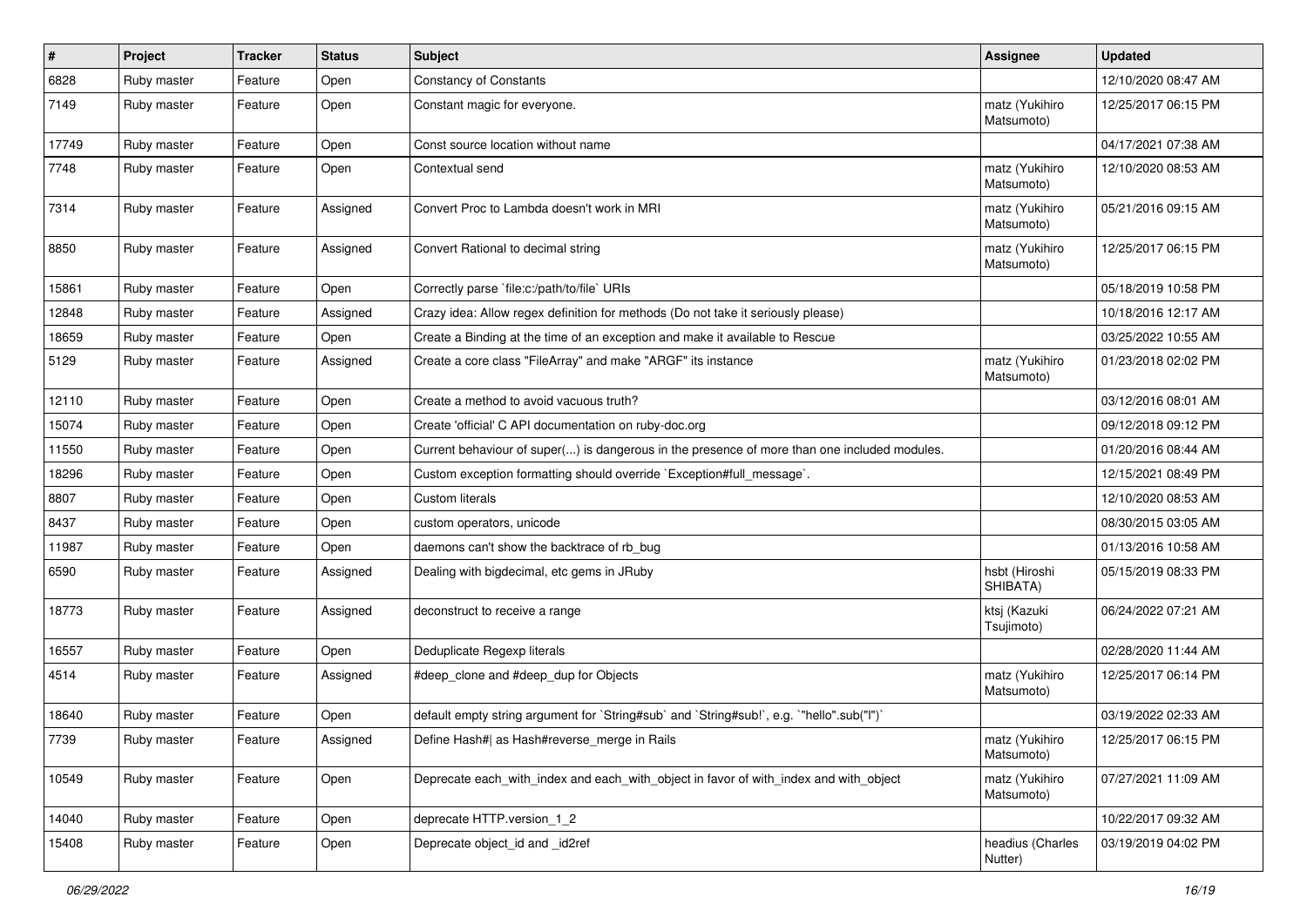| #     | Project     | <b>Tracker</b> | <b>Status</b> | Subject                                                            | Assignee                     | <b>Updated</b>      |
|-------|-------------|----------------|---------------|--------------------------------------------------------------------|------------------------------|---------------------|
| 17468 | Ruby master | Feature        | Open          | Deprecate RUBY_DEVEL                                               |                              | 06/16/2022 01:08 AM |
| 13314 | Ruby master | Feature        | Open          | $dig =$                                                            |                              | 03/14/2017 12:55 PM |
| 13577 | Ruby master | Feature        | Assigned      | Digest file accidentally receives File object but uses file path   | nobu (Nobuyoshi<br>Nakada)   | 05/20/2017 06:50 PM |
| 14564 | Ruby master | Feature        | Open          | dig` opposite method                                               |                              | 03/07/2018 11:24 PM |
| 15563 | Ruby master | Feature        | Open          | #dig that throws an exception if a key doesn't exist               |                              | 02/17/2020 08:42 AM |
| 10217 | Ruby master | Feature        | Open          | Dir constructor similar to Pathname constructor                    |                              | 12/23/2021 11:43 PM |
| 16249 | Ruby master | Feature        | Open          | Dir#empty? and File#empty?                                         |                              | 10/19/2019 12:49 PM |
| 12226 | Ruby master | Feature        | Open          | Dir.home with valid named user raises ArgumentError on Windows     |                              | 05/08/2016 10:06 AM |
| 2324  | Ruby master | Feature        | Assigned      | Dir instance methods for relative path                             | nobu (Nobuyoshi<br>Nakada)   | 12/25/2017 05:58 PM |
| 14931 | Ruby master | Feature        | Open          | [DOC] exception keyword argument is not documented in some methods |                              | 07/22/2018 08:53 AM |
| 13108 | Ruby master | Feature        | Open          | [Doc Request] Explicitly document Range#sum                        |                              | 01/05/2017 11:50 PM |
| 15047 | Ruby master | Feature        | Assigned      | Documentation and more functions for Hash functions in C API       |                              | 03/20/2019 01:24 AM |
| 9235  | Ruby master | Feature        | Assigned      | Documentation for commercial support                               | zzak (Zachary<br>Scott)      | 08/10/2019 02:55 PM |
| 11323 | Ruby master | Feature        | Open          | Documentation update on how uniq works / guarantee of order        |                              | 07/02/2015 03:34 AM |
| 10176 | Ruby master | Feature        | Open          | Document how to perform net/http calls in parallel                 |                              | 08/27/2014 10:46 PM |
| 15663 | Ruby master | Feature        | Open          | Documenting autoload semantics                                     |                              | 04/20/2019 01:44 AM |
| 12020 | Ruby master | Feature        | Assigned      | Documenting Ruby memory model                                      | ko1 (Koichi<br>Sasada)       | 12/23/2021 11:40 PM |
| 18832 | Ruby master | Feature        | Open          | Do not have class/module keywords consider ancestors of Object     |                              | 06/21/2022 05:50 AM |
| 9725  | Ruby master | Feature        | Open          | Do not inspect NameError target object unless verbose              |                              | 05/08/2015 02:18 AM |
| 6869  | Ruby master | Feature        | Open          | Do not treat `_` parameter exceptionally                           | matz (Yukihiro<br>Matsumoto) | 12/10/2020 08:58 AM |
| 16657 | Ruby master | Feature        | Open          | Don't ship bundled gems as .gem files as well as in expanded form  |                              | 02/27/2020 06:50 AM |
| 14412 | Ruby master | Feature        | Assigned      | DRb UNIX on local machine: add support for getpeereid()            | seki (Masatoshi<br>Seki)     | 01/28/2018 12:51 PM |
| 11599 | Ruby master | Feature        | Open          | Dump entries of hash in ObjectSpace                                | tmm1 (Aman<br>Karmani)       | 11/24/2015 05:52 PM |
| 15939 | Ruby master | Feature        | Assigned      | Dump symbols reference to their fstr in ObjectSpace.dump()         | ko1 (Koichi<br>Sasada)       | 08/08/2019 09:38 PM |
| 13733 | Ruby master | Feature        | Open          | Dump the delegator instead of the delegated object                 |                              | 06/29/2018 05:09 PM |
| 14932 | Ruby master | Feature        | Open          | Dynamically adjust method cache size at runtime                    |                              | 07/22/2018 10:45 PM |
| 14811 | Ruby master | Feature        | Open          | Dynamically extend Ruby VM stack                                   |                              | 06/05/2018 07:59 AM |
| 7340  | Ruby master | Feature        | Open          | 'each_with' or 'into' alias for 'each_with_object'                 |                              | 12/25/2017 06:15 PM |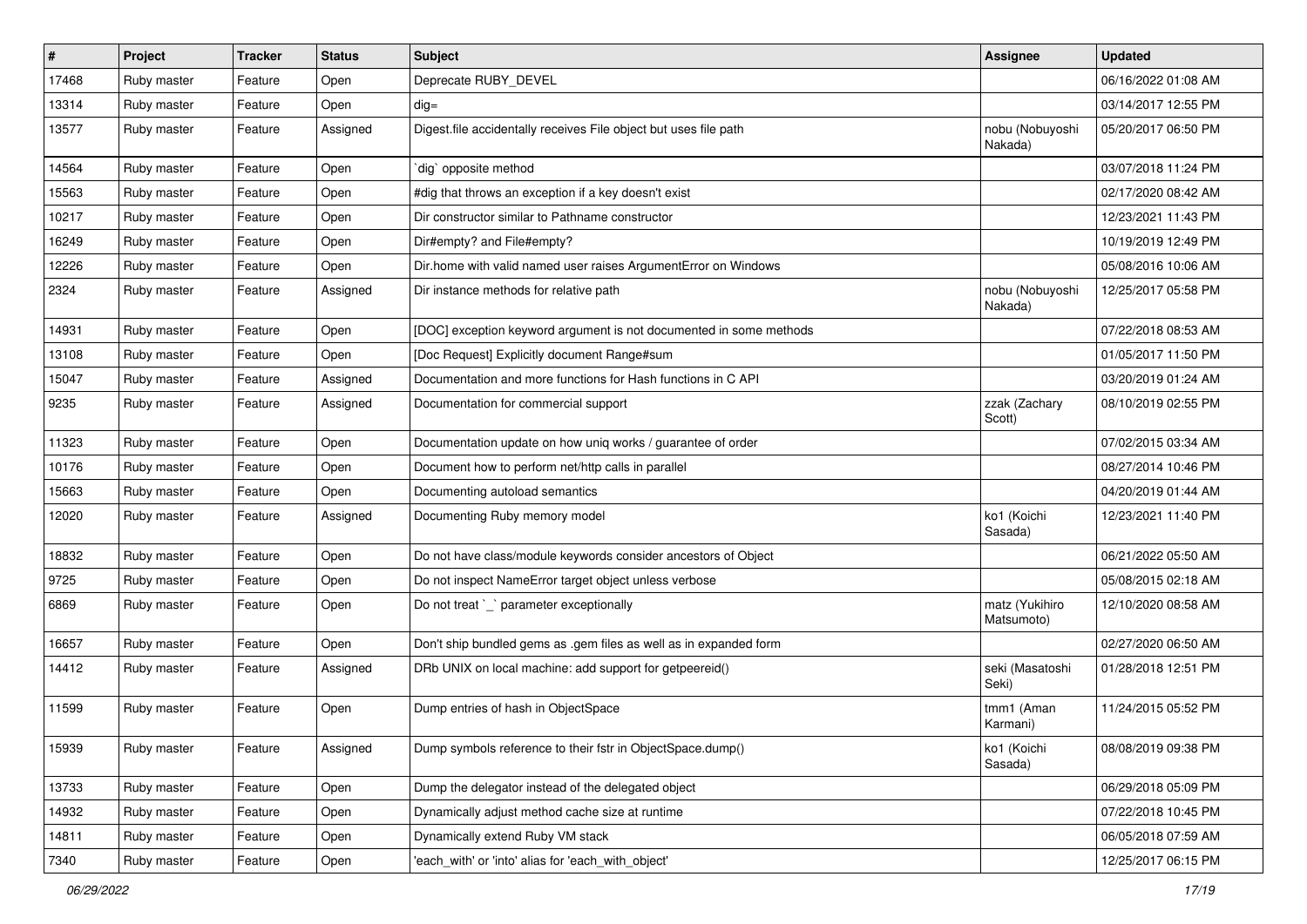| $\vert$ # | Project     | <b>Tracker</b> | <b>Status</b> | <b>Subject</b>                                                                             | Assignee                     | <b>Updated</b>      |
|-----------|-------------|----------------|---------------|--------------------------------------------------------------------------------------------|------------------------------|---------------------|
| 3731      | Ruby master | Feature        | Assigned      | Easier Embedding API for Ruby                                                              | ko1 (Koichi<br>Sasada)       | 12/25/2017 06:14 PM |
| 14819     | Ruby master | Feature        | Open          | Efficient cstring to RVALUE typecasting for c extension gems                               |                              | 06/06/2018 09:13 PM |
| 13378     | Ruby master | Feature        | Open          | Eliminate 4 of 8 syscalls when requiring file by absolute path                             | nobu (Nobuyoshi<br>Nakada)   | 06/16/2017 07:57 AM |
| 6308      | Ruby master | Feature        | Assigned      | Eliminate delegation from WeakRef                                                          | matz (Yukihiro<br>Matsumoto) | 12/23/2021 11:40 PM |
| 18005     | Ruby master | Feature        | Open          | Enable non-blocking `binding.irb`.                                                         |                              | 06/24/2021 07:20 PM |
| 10932     | Ruby master | Feature        | Open          | Enabling allocation tracing as early as possible                                           | ko1 (Koichi<br>Sasada)       | 06/13/2015 07:54 AM |
| 15931     | Ruby master | Feature        | Open          | encoding for CESU-8                                                                        | naruse (Yui<br>NARUSE)       | 12/20/2019 05:42 AM |
| 9111      | Ruby master | Feature        | Open          | Encoding-free String comparison                                                            |                              | 11/21/2013 04:35 PM |
| 18654     | Ruby master | Feature        | Open          | Enhancements to prettyprint                                                                | akr (Akira Tanaka)           | 05/12/2022 01:44 PM |
| 3608      | Ruby master | Feature        | Assigned      | Enhancing Pathname#each child to be lazy                                                   | akr (Akira Tanaka)           | 12/25/2017 06:14 PM |
| 17016     | Ruby master | Feature        | Open          | Enumerable#accumulate                                                                      |                              | 04/27/2021 03:14 PM |
| 7341      | Ruby master | Feature        | Open          | Enumerable#associate                                                                       |                              | 12/25/2017 06:15 PM |
| 7394      | Ruby master | Feature        | Assigned      | Enumerable#find ifnone parameter could be non-callable                                     | nobu (Nobuyoshi<br>Nakada)   | 02/10/2021 09:32 AM |
| 12080     | Ruby master | Feature        | Open          | Enumerable#first, Array#last with block                                                    |                              | 04/20/2016 03:51 AM |
| 17333     | Ruby master | Feature        | Open          | Enumerable#many?                                                                           |                              | 12/11/2020 03:38 AM |
| 15922     | Ruby master | Feature        | Open          | Enumerable#partition(pattern)                                                              |                              | 06/14/2019 03:40 AM |
| 14197     | Ruby master | Feature        | Open          | Enumerable#{select,reject}` accept a pattern argument                                      |                              | 04/04/2020 05:47 AM |
| 12648     | Ruby master | Feature        | Open          | Enumerable#sort_by` with descending option                                                 |                              | 10/05/2017 10:24 AM |
| 15549     | Ruby master | Feature        | Open          | Enumerable#to_reader (or anything enumerable, Enumerator, lazy enums, enum_for results)    |                              | 01/24/2019 12:21 PM |
| 6687      | Ruby master | Feature        | Open          | Enumerable#with                                                                            |                              | 12/25/2017 06:15 PM |
| 16838     | Ruby master | Feature        | Open          | Enumerator::ArithmeticSequence missing allocator for #clone and #dup                       |                              | 05/18/2020 10:44 PM |
| 14423     | Ruby master | Feature        | Open          | Enumerator from single object                                                              |                              | 11/20/2019 05:04 AM |
| 18262     | Ruby master | Feature        | Open          | Enumerator::Lazy#partition                                                                 |                              | 11/20/2021 10:17 AM |
| 16987     | Ruby master | Feature        | Open          | Enumerator::Lazy vs Array methods                                                          |                              | 07/15/2020 04:56 PM |
| 9557      | Ruby master | Feature        | Open          | Enumerator#next and Enumerator#peek with argument                                          |                              | 04/11/2014 07:00 PM |
| 18685     | Ruby master | Feature        | Open          | Enumerator.product: Cartesian product of enumerables                                       |                              | 04/26/2022 07:02 AM |
| 17663     | Ruby master | Feature        | Open          | Enumerator#with, an alternative to Enumerator#with_object                                  |                              | 03/02/2021 05:48 PM |
| 18334     | Ruby master | Feature        | Open          | ENV#to_h returns a new Hash object but Hash#to_h does not, which can cause inconsistencies |                              | 11/17/2021 05:46 PM |
| 15948     | Ruby master | Feature        | Open          | ENV.update takes multiple hashes as Hash#update                                            |                              | 06/21/2019 07:35 AM |